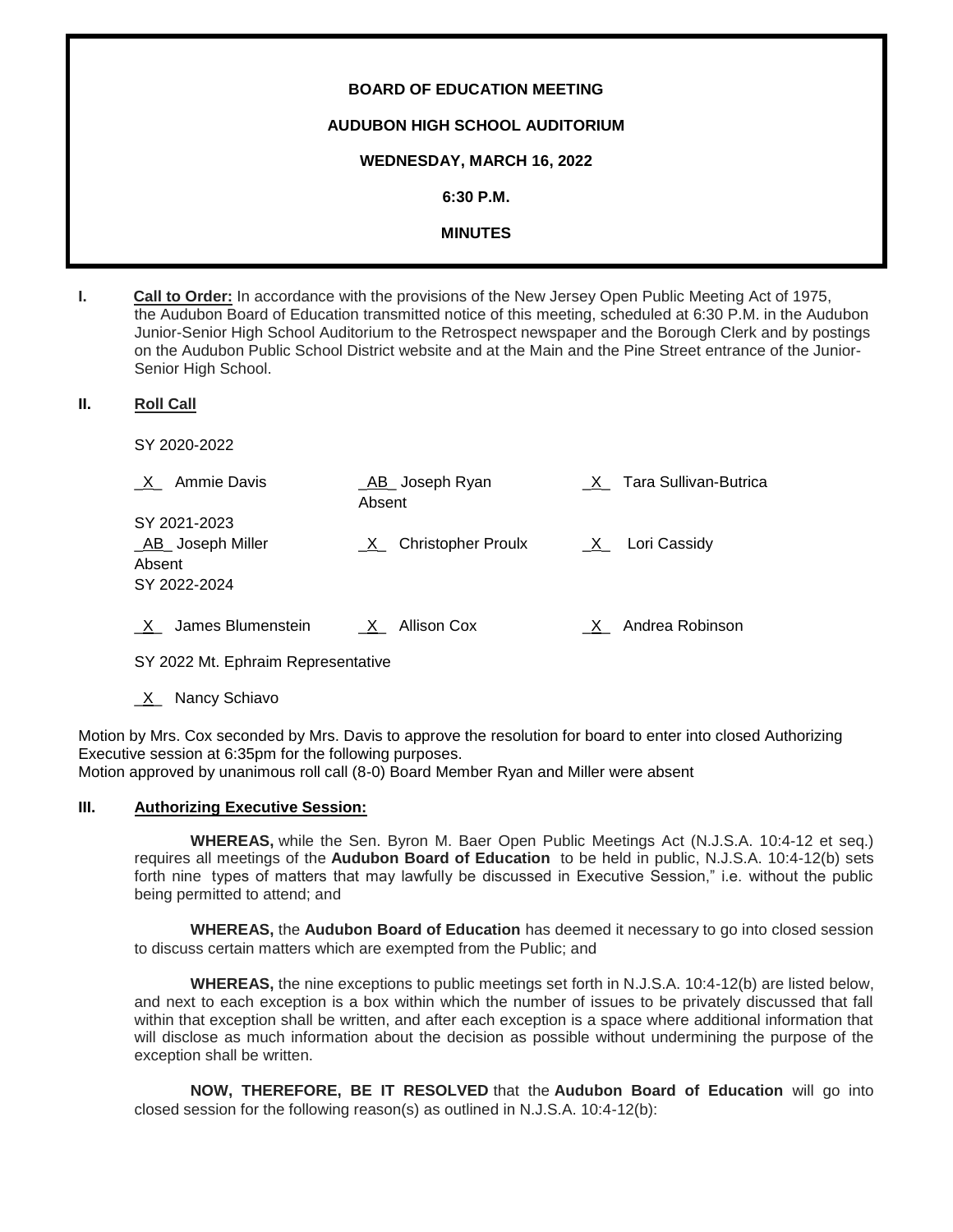$\underline{X}$  Any matter which, by express provision of Federal Law, State Statute or Rule of Court shall be rendered confidential or excluded from discussion in public;

\_\_\_\_\_\_ Any matter in which the release of information would impair a right to receive funds from the federal government;

 X Any material the disclosure of which constitutes an unwarranted invasion of individual privacy such as any records, data, reports, recommendations, or other personal material of any educational, training, social service, medical, health, custodial, child protection, rehabilitation, legal defense, welfare, housing, relocation, insurance and similar program or institution operated by a public body pertaining to any specific individual admitted to or served by such institution or program, including but not limited to information relative to the individual's personal and family circumstances, and any material pertaining to admission, discharge, treatment, progress or condition of nay individual, unless the individual concerned (or, in the case of a minor or incompetent, his guardian) shall request in writing that the same be disclosed publically;

Any collective bargaining agreement, or the terms and conditions of which are proposed for inclusion in any collective bargaining agreement, including the negotiation of terms and conditions with employees or representatives of employees of the public body

\_\_\_\_\_ Any matter involving the purchase lease or acquisition of real property with public funds, the setting of bank rates or investment of public funds where it could adversely affect the public interest if discussion of such matters were disclosed;

Any tactics and techniques utilized in protecting the safety and property of the public provided that their disclosure could impair such protection;

X Any investigations of violations or possible violations of the law;

Any pending or anticipated litigation or contract negotiation in which the public body is or may become a party. Any matters falling within the attorney-client privilege, to the extent that confidentiality is required in order for the attorney to exercise his ethical duties as a lawyer;

 $X$  Any matter involving the employment, appointment, termination of employment, terms and conditions of employment, evaluation of the performance, promotion or disciplining of any specific prospective public officer or employee or current public officer or employee employed or appointed by the public body, unless all individual employees or appointees whose rights could be adversely affected request in writing that such matter or matters be discussed at a public; Specifically the evaluation of the Superintendent

Any deliberation of a public body occurring after a public hearing that may result in the imposition of a specific civil penalty upon the responding party or the suspension or loss of a license or permit belonging to the responding party as a result of an act of omission for which the responding party bears responsibility;

**WHEREAS,** the length of the Executive Session is undetermined; however, the **Audubon Board of Education** will make every attempt to estimate the time of the session prior to convening the session after which the public meeting shall reconvene and the **Audubon Board of Education** will proceed with business.

**NOW, THEREFORE, BE IT RESOLVED,** that the **Audubon Board of Education** will go into Executive Session for only the above stated reasons;

**BE IT FURTHER RESOLVED** that the **Audubon Board of Education** hereby declares that its discussion of the aforementioned subject(s) may be made public at a time when the **Audubon Board of Education** attorney advises that the disclosure of the discussion will not detrimentally affect any right, interest or duty of the school district or any other entity with respect to said discussion.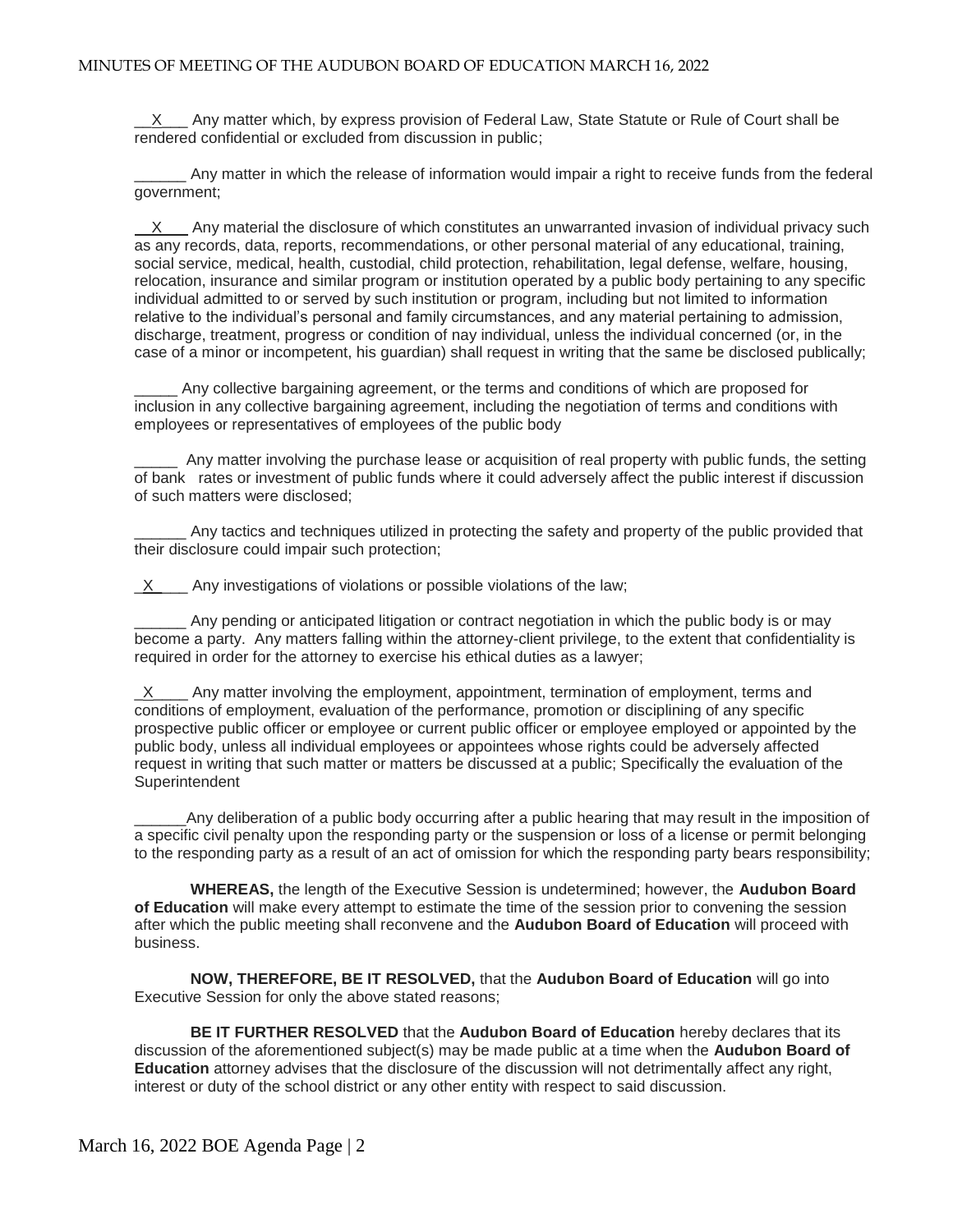**BE IT FURTHER RESOLVED** that the **Board of Education**, for the aforementioned reasons, hereby declares that the public is excluded from the portion of the meeting during which the above discussion shall take place and hereby directs the board secretary to take the appropriate action to effectuate the terms of this resolution.

Motion by Mrs. Cox seconded by Mrs. Davis to adjourn closed Authorizing Executive session at 7:00pm Motion approved by unanimous roll call (8-0) Board Member Ryan and Miller were absent

- **IV. Call Meeting to Order**
- **V. Flag Salute**
- **VI. Student Council Report:** Natalie Sylvester, President Leah Grim, Vice-President

#### **VII. Spotlight Program:**

**THE AUDUBON BOARD OF EDUCATION SPOTLIGHT PROGRAM RECOGNIZES THE FOLLOWING STUDENTS OF THE MONTH FOR FEBRUARY 2022:**

**Pre-Kindergarten Kindergarten Grade One** Anthony Polizzi **National Clube Cleason** Cuke Gleason Mya Thompson

**Grade Five Grade Six Grade Seven**

**Grade Two Grade Three Grade Four**

Grant Heller **Tracey** Tyler Tracey **Annaliese Chess** and Tyler Tracey **Annaliese** Chess

Benjamin Cotter **Ethan Dipierry Contract Contract Leah Gaspari Ethan Dipierry Ethan DiPietropolo** 

**Grade Eight Freshman Class Sophomore Class** Alexander Gonzalez

Dana Carafelli

**Junior Class Senior Class** 

#### **VIII. Presentation/Recognition(s)**:

Audit Report – Robert Inverso of Inverso and Stewart, LLC 2021 Financial Summary

#### **IX. Executive Session II**

Motion by Mrs. Cassidy seconded by Mrs. Cox to approve the resolution for board to enter into closed Authorizing Executive session at 7:32pm for the following purposes. Motion approved by unanimous roll call (8-0) Board Member Ryan and Miller were absent

#### **III. Authorizing Executive Session:**

**WHEREAS,** while the Sen. Byron M. Baer Open Public Meetings Act (N.J.S.A. 10:4-12 et seq.) requires all meetings of the **Audubon Board of Education** to be held in public, N.J.S.A. 10:4-12(b) sets forth nine types of matters that may lawfully be discussed in Executive Session," i.e. without the public being permitted to attend; and

**WHEREAS,** the **Audubon Board of Education** has deemed it necessary to go into closed session to discuss certain matters which are exempted from the Public; and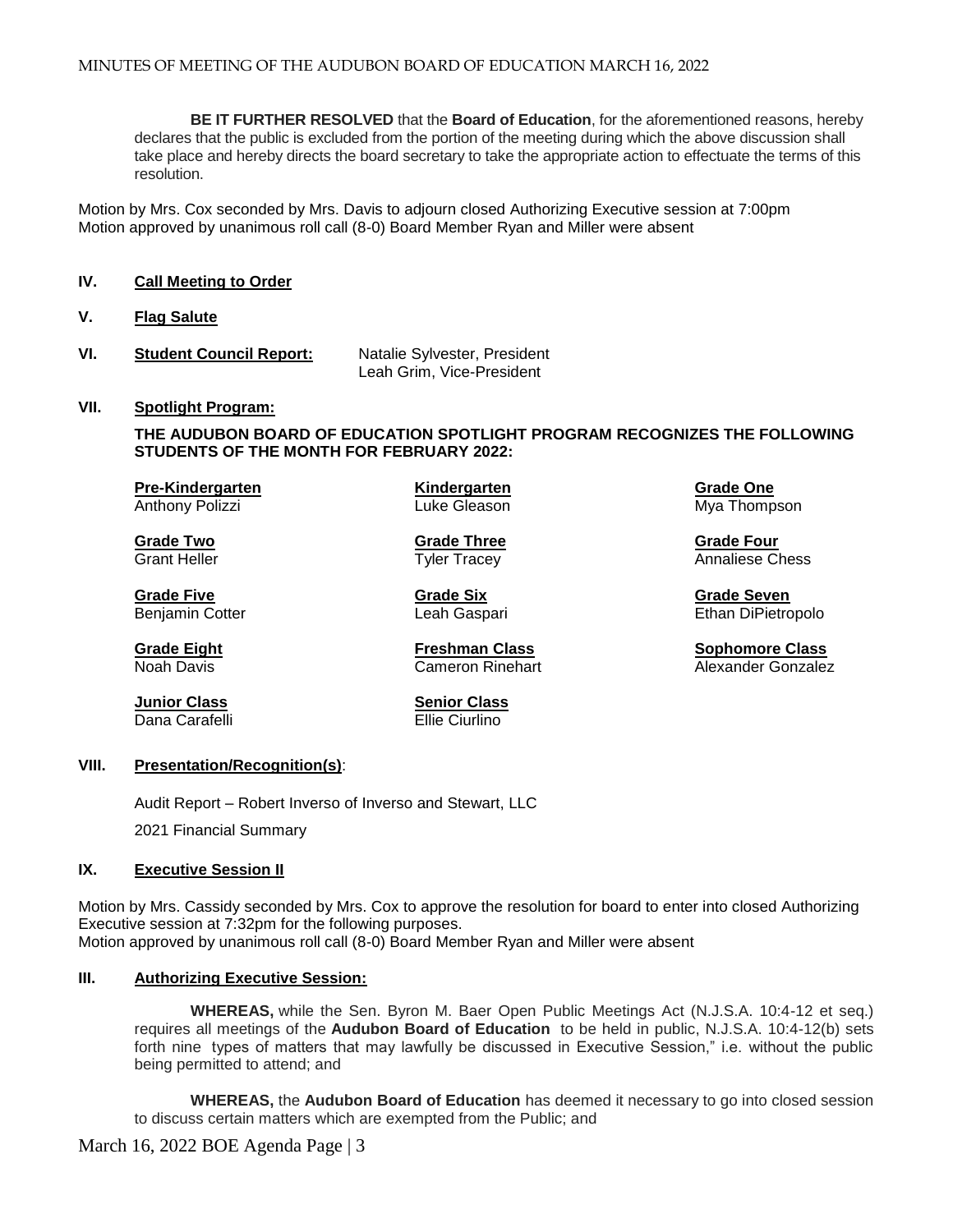**WHEREAS,** the nine exceptions to public meetings set forth in N.J.S.A. 10:4-12(b) are listed below, and next to each exception is a box within which the number of issues to be privately discussed that fall within that exception shall be written, and after each exception is a space where additional information that will disclose as much information about the decision as possible without undermining the purpose of the exception shall be written.

**NOW, THEREFORE, BE IT RESOLVED** that the **Audubon Board of Education** will go into closed session for the following reason(s) as outlined in N.J.S.A. 10:4-12(b):

X Any matter which, by express provision of Federal Law, State Statute or Rule of Court shall be rendered confidential or excluded from discussion in public;

Any matter in which the release of information would impair a right to receive funds from the federal government;

X Any material the disclosure of which constitutes an unwarranted invasion of individual privacy such as any records, data, reports, recommendations, or other personal material of any educational, training, social service, medical, health, custodial, child protection, rehabilitation, legal defense, welfare, housing, relocation, insurance and similar program or institution operated by a public body pertaining to any specific individual admitted to or served by such institution or program, including but not limited to information relative to the individual's personal and family circumstances, and any material pertaining to admission, discharge, treatment, progress or condition of nay individual, unless the individual concerned (or, in the case of a minor or incompetent, his guardian) shall request in writing that the same be disclosed publically;

\_\_\_\_\_ Any collective bargaining agreement, or the terms and conditions of which are proposed for inclusion in any collective bargaining agreement, including the negotiation of terms and conditions with employees or representatives of employees of the public body

\_\_\_\_\_ Any matter involving the purchase lease or acquisition of real property with public funds, the setting of bank rates or investment of public funds where it could adversely affect the public interest if discussion of such matters were disclosed;

Any tactics and techniques utilized in protecting the safety and property of the public provided that their disclosure could impair such protection;

 $X$  Any investigations of violations or possible violations of the law;

Any pending or anticipated litigation or contract negotiation in which the public body is or may become a party. Any matters falling within the attorney-client privilege, to the extent that confidentiality is required in order for the attorney to exercise his ethical duties as a lawyer;

 $\underline{X}$  Any matter involving the employment, appointment, termination of employment, terms and conditions of employment, evaluation of the performance, promotion or disciplining of any specific prospective public officer or employee or current public officer or employee employed or appointed by the public body, unless all individual employees or appointees whose rights could be adversely affected request in writing that such matter or matters be discussed at a public; Specifically the evaluation of the **Superintendent** 

Any deliberation of a public body occurring after a public hearing that may result in the imposition of a specific civil penalty upon the responding party or the suspension or loss of a license or permit belonging to the responding party as a result of an act of omission for which the responding party bears responsibility;

**WHEREAS,** the length of the Executive Session is undetermined; however, the **Audubon Board of Education** will make every attempt to estimate the time of the session prior to convening the session after which the public meeting shall reconvene and the **Audubon Board of Education** will proceed with business.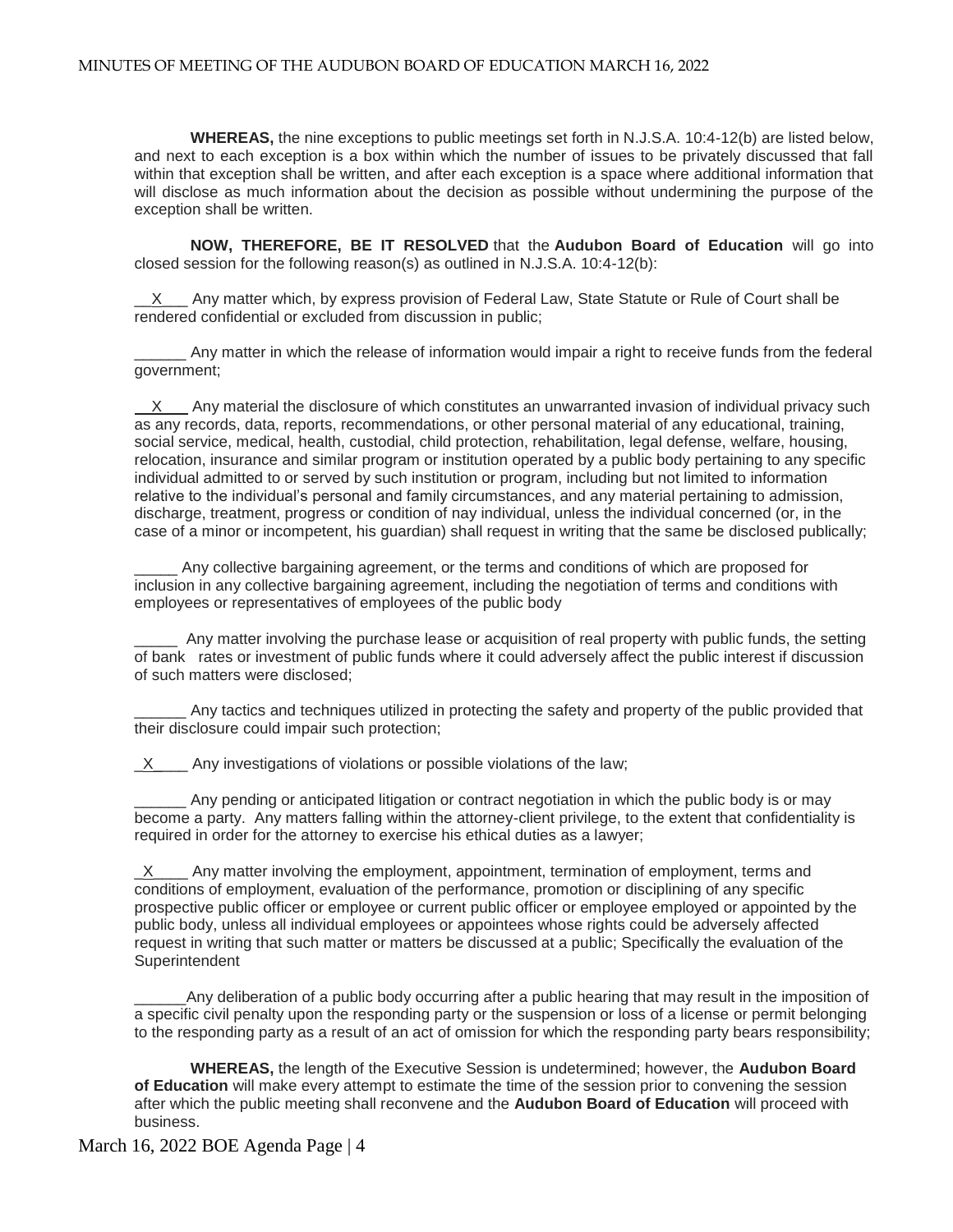**NOW, THEREFORE, BE IT RESOLVED,** that the **Audubon Board of Education** will go into Executive Session for only the above stated reasons;

**BE IT FURTHER RESOLVED** that the **Audubon Board of Education** hereby declares that its discussion of the aforementioned subject(s) may be made public at a time when the **Audubon Board of Education** attorney advises that the disclosure of the discussion will not detrimentally affect any right, interest or duty of the school district or any other entity with respect to said discussion.

**BE IT FURTHER RESOLVED** that the **Board of Education**, for the aforementioned reasons, hereby declares that the public is excluded from the portion of the meeting during which the above discussion shall take place and hereby directs the board secretary to take the appropriate action to effectuate the terms of this resolution.

Motion by Mrs. Cassidy seconded by Mrs. Cox to adjourn closed Authorizing Executive session at 8:45pm Motion approved by unanimous roll call (8-0) Board Member Ryan and Miller were absent

#### **X. Approval of Board Minutes:**

1. Motion by Mr. Proulx and seconded by Mrs. Butrica to approve the following minutes:

February 16, 2022 Public Session February 16, 2022 Executive Session February 23, 2022 Public Session February 23, 2022 Executive Session February 28, 2022 Public Session February 28, 2022 Executive Session

| Motion to Approve: C. Proulx      | Second: T. Butrica         |                   |                   |
|-----------------------------------|----------------------------|-------------------|-------------------|
| <b>Roll Call</b>                  |                            |                   |                   |
| X Ammie Davis                     | _AB_ Joseph Ryan<br>Absent | _X_Tara Butrica   | _*_ Nancy Schiavo |
| <b>AB</b> Joseph Miller<br>Absent | _X_ Christopher Proulx     | _X_ Lori Cassidy  |                   |
| $X_$ James Blumenstein            | * Allison Cox              | X Andrea Robinson |                   |

#### **VOTE FOR ITEM 1**

Motion approved by unanimous roll call (7-0-1) February 16, 2022 Minutes Member Schiavo abstained Members Ryan and Miller were absent, Motion approved by unanimous roll call (7-0-1) February 23, 2022 Minutes Member Cox abstained Members Ryan and Miller were absent, Motion approved by unanimous roll call (7-0-1) February 28, 2022 Minutes Member Schiavo abstained Members Ryan and Miller were absent

#### **XI. Participation:** (Agenda Items Only) None

The Board of Education recognizes the value of public comment on educational issues and the importance of allowing members of the public to express themselves on school matters of community interest.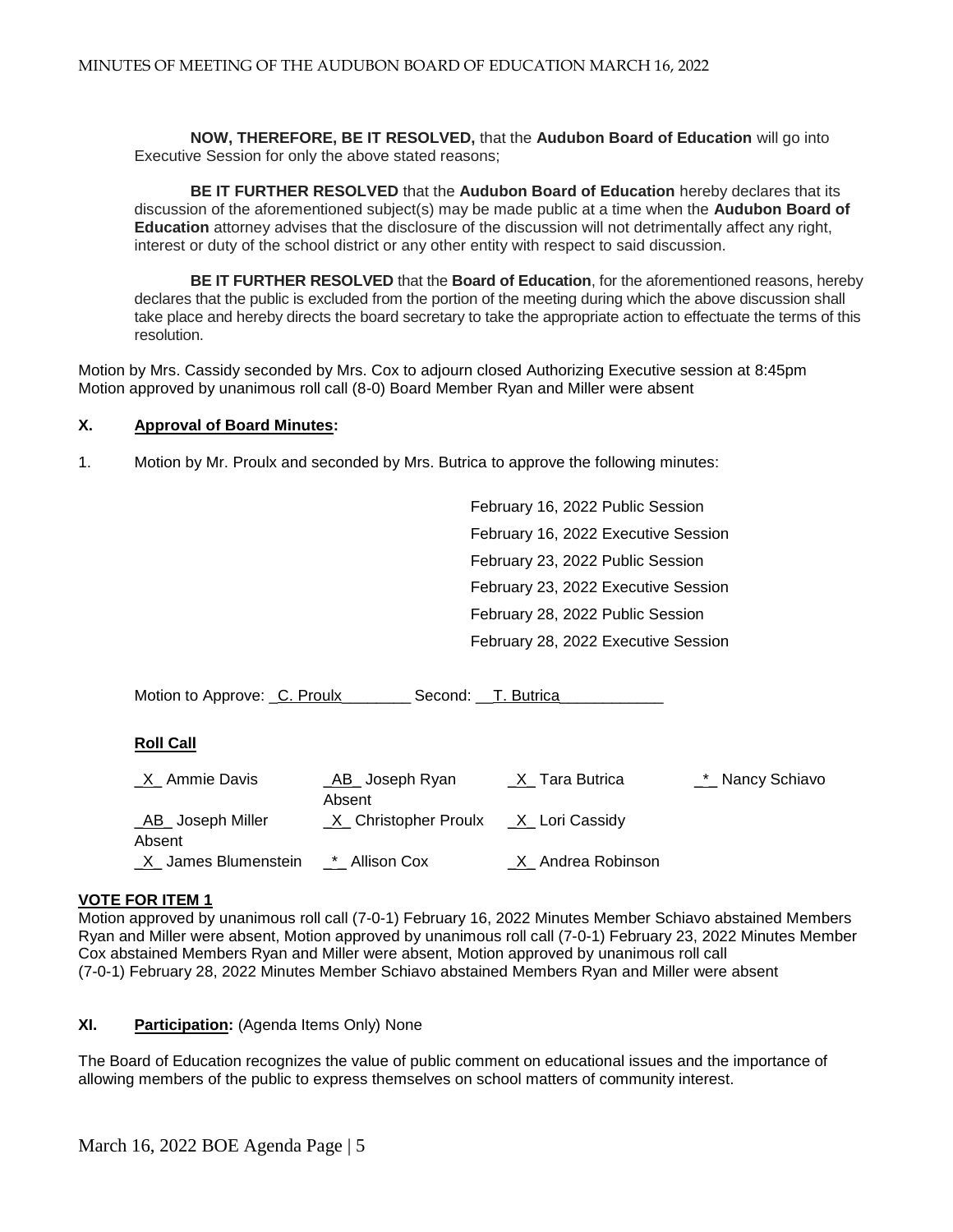In order to permit the fair and orderly expression of such comment, the Board has set aside two portions of this Board meeting for public comment on any school or school district issue that a member of the public feels may be of interest to the residents of the school district.

For the first portion, public comments are invited on matters pertaining only to the agenda for tonight's meeting. For the second portion, public comments are invited on all matters pertaining to the school district.

Participants should announce their name, address, and any group they may represent, if applicable. The Board reserves the right to limit public discussion. Public discussion of a topic will be limited to fifteen (15) minutes, and individual speakers will be limited to three (3) minutes. No participant may speak more than once on the same topic until all others who wish to speak on that topic have been heard. Reference bylaws #0167 of the Audubon Public Schools Board of Education Manual.

The Board uses the public comment period as an opportunity to listen to citizen. Not all issues brought to a Board meeting will be resolved at that particular meeting. Complaints stated or actions requested by the public may be taken under advisement by the Board for investigation, discussion, actions, or disposition at a later date or time. The public comments sessions are an opportunity for citizens to share their opinions and remarks with the Board; it is not a question and answer session. The Board may or may not respond to public comments at the time they are made and is under no obligation to do so.

The Board does not endorse public comments nor will the Board be held liable for comments made by members of the public. Any individuals who may be the subject of public comments, including district employees, shall retain all rights against defamation and slander according to the laws of New Jersey.

All motions are voted on by all members unless otherwise marked with a +.

**XII. GOVERNANCE: Chairperson: Mr. Blumenstein –** Committee Members: Ms. Butrica, Mr. Miller, Mr. Ryan and Alternate: Ms. Robinson

# **Board of Education Goals**

- To continue to provide equitable access to a rigorous curriculum while focusing on improving student achievement and decreasing the achievement gaps.
- $\div$  To maintain a cost-effective budget that provides for educational resources, supports a preventative maintenance program, and encourages and facilitates long-range facility improvements.
- \* To foster a positive school climate and culture in order to positively impact student motivation, engagement, and achievement.

#### **MOTION TO APPROVE ITEM 1**

Motion by Mrs. Davis and seconded by Mrs. Cox

1. Motion to approve the first reading of the following policies and regulations as recommended by the full Governance Committee of the Board.

| <b>Regulation</b> | <b>Title</b>                                                                       | <b>New/Revised</b> |
|-------------------|------------------------------------------------------------------------------------|--------------------|
| 2431.4            | Prevention And Treatment Of Sports-Related Concussions And<br><b>Head Injuries</b> | Revised            |
| 2460.30           | Additional/Compensatory Special Education And Related Services                     | <b>New</b>         |
| 2622              | <b>Student Assessment</b>                                                          | <b>New</b>         |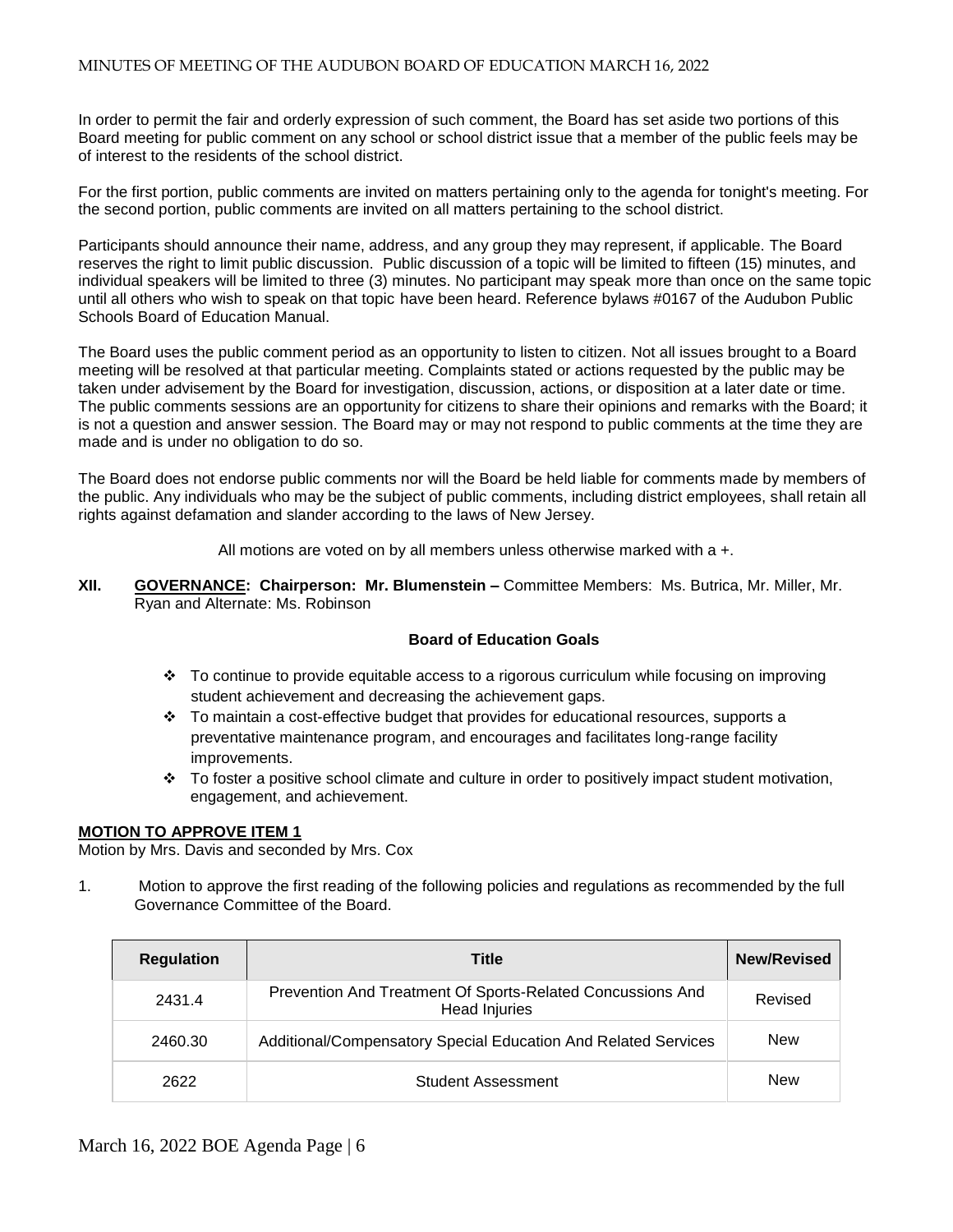| 5751          | Sexual Harassment of Students                                                  | Revised            |
|---------------|--------------------------------------------------------------------------------|--------------------|
| <b>Policy</b> | <b>Title</b>                                                                   | <b>New/Revised</b> |
| 2415.05       | Student Surveys, Analysis, Evaluations, Examinations, Testing, Or<br>Treatment | Revised            |
| 2451          | <b>Adult High School</b>                                                       | Revised            |
| 2622          | <b>Student Assessment</b>                                                      | Revised            |
| 3233          | <b>Political Activities</b>                                                    | Revised            |
| 5541          | Anti-Hazing                                                                    | <b>New</b>         |
| 8465          | Crimes And Bias-Related Acts                                                   | Revised            |
| 9560          | <b>Administration Of School Surveys</b>                                        | Revised            |

Motion to Approve Item(s) 1 through 1: A. Davis Corporation Second: A. Cox

# **Roll Call**

| _X_ Ammie Davis     | _AB_ Joseph Ryan                         | _X_Tara Butrica   | _X_ Nancy Schiavo |
|---------------------|------------------------------------------|-------------------|-------------------|
|                     | Absent                                   |                   |                   |
| _AB_ Joseph Miller  | _X_ Christopher Proulx __X_ Lori Cassidy |                   |                   |
| Absent              |                                          |                   |                   |
| X James Blumenstein | X Allison Cox                            | X Andrea Robinson |                   |

# **VOTE FOR ITEM1**

Motion approved by unanimous roll call (8-0) with the exception of Regulation #8465 and Policy #2431.4 were tabled till the next BOE meeting on 3/16/22, Board Members Ryan and Miller were absent

**XIII. OPERATIONS: Chairperson: Mrs. Cox –** Committee Members: Ms. Davis, Mr. Proulx, Mr. Ryan and Alternate: Mr. Miller

# **Board of Education Goals**

- \* To continue to provide equitable access to a rigorous curriculum while focusing on improving student achievement and decreasing the achievement gaps.
- $\cdot \cdot$  To maintain a cost-effective budget that provides for educational resources, supports a preventative maintenance program, and encourages and facilitates long-range facility improvements.
- To foster a positive school climate and culture in order to positively impact student motivation, engagement, and achievement.

# **MOTION TO APPROVE ITEMS 1-12**

Motion by Chris Proulx and seconded by Mrs. Davis

1. Board Secretary's Report in accordance with 18A: 17-36 and 18A: 17-9 for the month of January 2022. The Board Secretary certifies that no line item account has been over expended in violation of N.J.A.C. 6A: 23A – 16.10 (c) 3 and that sufficient funds are available to meet the district's financial obligations for the remainder of the fiscal year.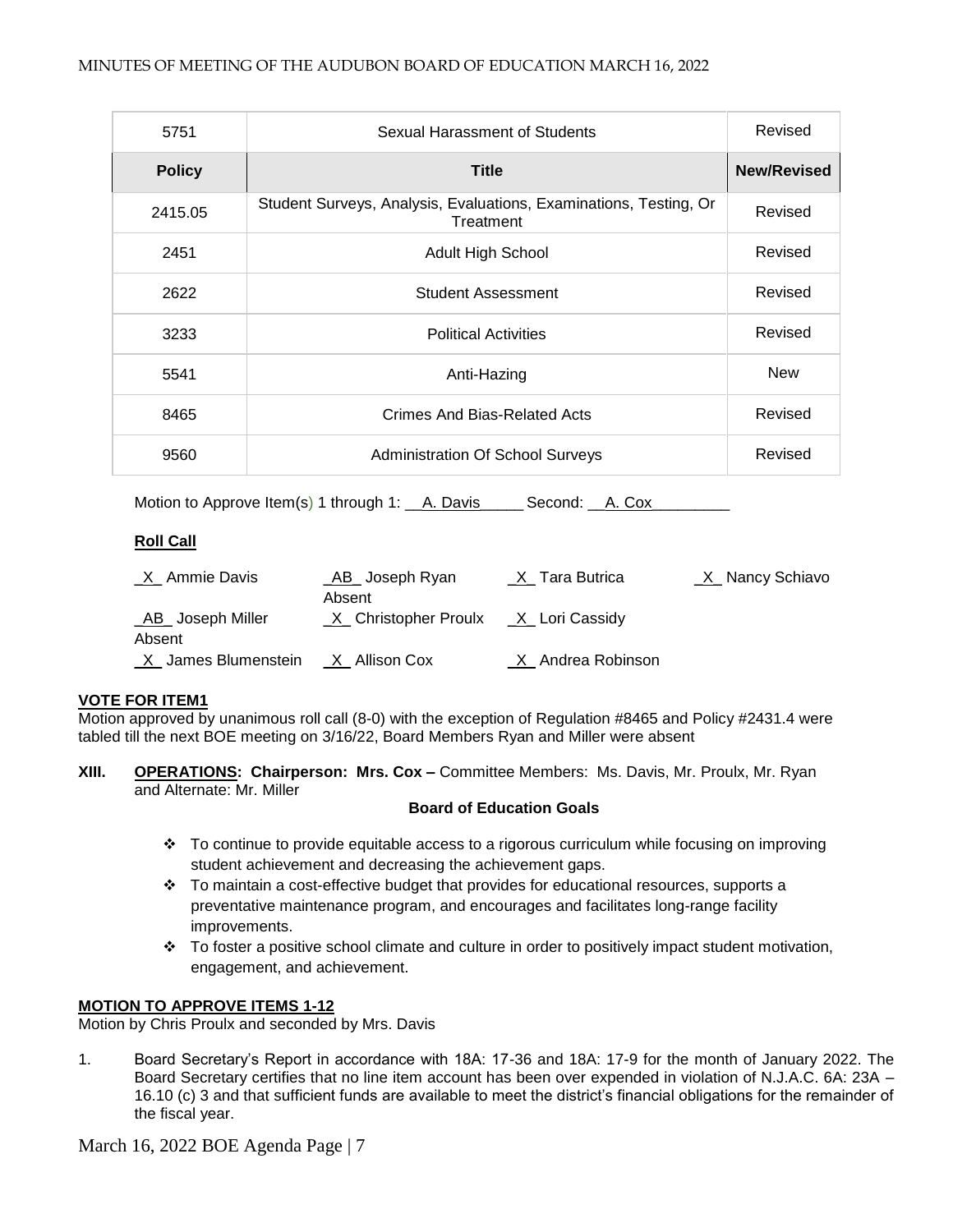#### [January Board Secretary's Report](https://docs.google.com/a/audubonschools.org/viewer?a=v&pid=sites&srcid=YXVkdWJvbnNjaG9vbHMub3JnfGJvYXJkLWFnZW5kYXxneDoyODY2OTlmYWQ4MGQyYmEw)

2. Cash Reconciliation Report in accordance with 18A:17-36 and 18A:17-9 for the month of January 2022. The Cash Reconciliation Report and Secretary's reports are in agreement for the month of January 2022.

[January Cash Reconciliation Report](https://docs.google.com/a/audubonschools.org/viewer?a=v&pid=sites&srcid=YXVkdWJvbnNjaG9vbHMub3JnfGJvYXJkLWFnZW5kYXxneDo3OGRkN2I1NWUwNTQ0ODcx)

- 3.Board Secretary in accordance with N.J.A.C. 6A:23A 16.10 (c) 2 certifies that there are no changes in anticipated revenue amounts or revenue sources.
- 4. Board of Education Certification pursuant to N.J.A.C. 6A:23A 16.10 (c) 4 We certify that after review of the secretary's monthly financial report (appropriations section) and upon consultation with the appropriate district officials, that to the best of our knowledge no major accounts or fund has been over expended in violation of N.J.A.C. 6A:23A – 16.10 (b) and that sufficient funds are available to meet the district's financial obligations for the remainder of the fiscal year.
- 5. Motion to approve line item transfers for the month of January 2022.

#### **[January Transfers](https://docs.google.com/a/audubonschools.org/viewer?a=v&pid=sites&srcid=YXVkdWJvbnNjaG9vbHMub3JnfGJvYXJkLWFnZW5kYXxneDoxMzI4Yjc0NzE1NzkxOWY1)**

6. Motion to approve the bills payable list for March 2022 in the amount of \$631,103.31 when certified.

March Bill List

- 7. Motion to approve the Emergency Connectivity Fund award in the amount of \$112,000.00 for the 21-22 school year for the purchase of technology equipment.
- 8. Motion to accept the \$1,000.00 donation from the ACME Markets Foundation's Nourishing Neighbors campaign to be used to support the Mansion Avenue Elementary School and the Audubon Junior-Senior High School food pantries.
- 9. Motion to authorize Garrison Architects to prepare bid package #1 for roof restoration at Mansion Avenue School and Audubon Jr./Sr. High School in accordance with the bond referendum passed on December 14, 2021.
- 10. Motion to acknowledge Safety conducted in the District Schools:

# **Audubon Park Preschool**

| February 22, 2022             | Shelter in Place        |
|-------------------------------|-------------------------|
| February 23, 2022             | Fire Drill              |
| <b>Haviland Avenue School</b> |                         |
| February 10, 2022             | Fire Drill              |
| February 15, 2022             | Lockdown Drill          |
| February 23, 2022             | <b>Shelter in Place</b> |
| <b>Mansion Avenue School</b>  |                         |
| February 23, 2022             | Fire Drill              |
| February 25, 2022             | Lockout Drill           |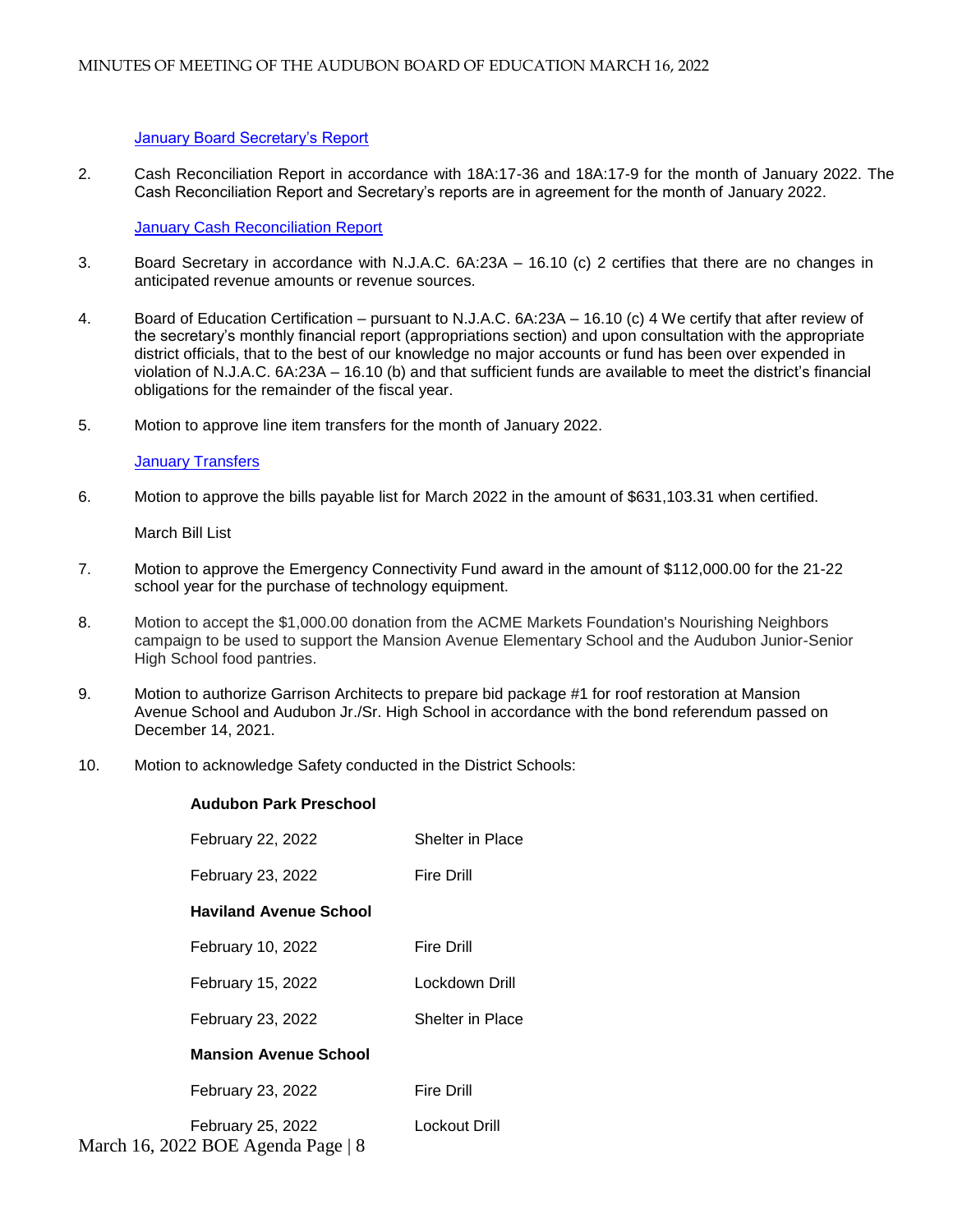# **Audubon High School**

February 11, 2022 Fire Drill February 22, 2022 Active Shooter Drill

11. Motion to approve to the following resolution:

#### **Resolution to accept the June 30, 2021 Audit Report**

**WHEREAS** the Audubon Board of Education in accordance with NJSA 18A:23-1 must have a certified External Audit of the District's account and financial transactions; and

**WHEREAS** the Audubon Board of Education received the audit performed by Inverso and Stewart, LLC and discussed said audit at its public meeting held on March 16, 2022 now

**BE IT RESOLVED** that the Audubon Board of Education accepts the audit for the 2020-2021 school year, fiscal year ending June 30, 2021. It is noted there are no ACFR/AMR findings.

Annual Comprehensive Financial Report

12. Motion to award a professional services contract for investigatory services to Dr. Carolyn Gibson at an hourly rate of \$100.00 per hour, not to exceed \$10,000 for the period beginning March 1, 2022 and concluding June 30, 2022.

Motion to Approve Item(s) 1 through 12: \_C. Proulx\_\_\_\_\_\_\_\_\_\_\_\_\_\_\_\_\_\_\_\_\_\_\_\_\_\_\_\_\_\_\_ Second: \_A. Davis\_

#### **Roll Call**

| <u>X</u> Ammie Davis  | _AB_ Joseph Ryan       | $X$ <sub>_</sub> Tara Butrica | <u>X</u> _Nancy Schiavo |
|-----------------------|------------------------|-------------------------------|-------------------------|
|                       | Absent                 |                               |                         |
| _AB_ Joseph Miller    | _X_ Christopher Proulx | _X_ Lori Cassidy              |                         |
| Absent                |                        |                               |                         |
| _X_ James Blumenstein | _X_ Allison Cox        | X Andrea Robinson             |                         |

## **VOTE FOR ITEMS 1-12**

Motion approved by unanimous roll call (8-0) Board Members Ryan and Miller were Absent

## **XIV. EDUCATION: Chairperson: Ms. Schiavo - Committee Members: Mr. Blumenstein, Mr. Proulx, Ms. Robinson and Alternate: Ms. Cassidy**

#### **Board of Education Goals**

- To continue to provide equitable access to a rigorous curriculum while focusing on improving student achievement and decreasing the achievement gaps.
- To maintain a cost-effective budget that provides for educational resources, supports a preventative maintenance program, and encourages and facilitates long-range facility improvements.
- \* To foster a positive school climate and culture in order to positively impact student motivation, engagement, and achievement.

# **MOTION TO APPROVE ITEMS 1-9**

March 16, 2022 BOE Agenda Page | 9 Motion by Mrs. Cox and seconded by Mrs. Schiavo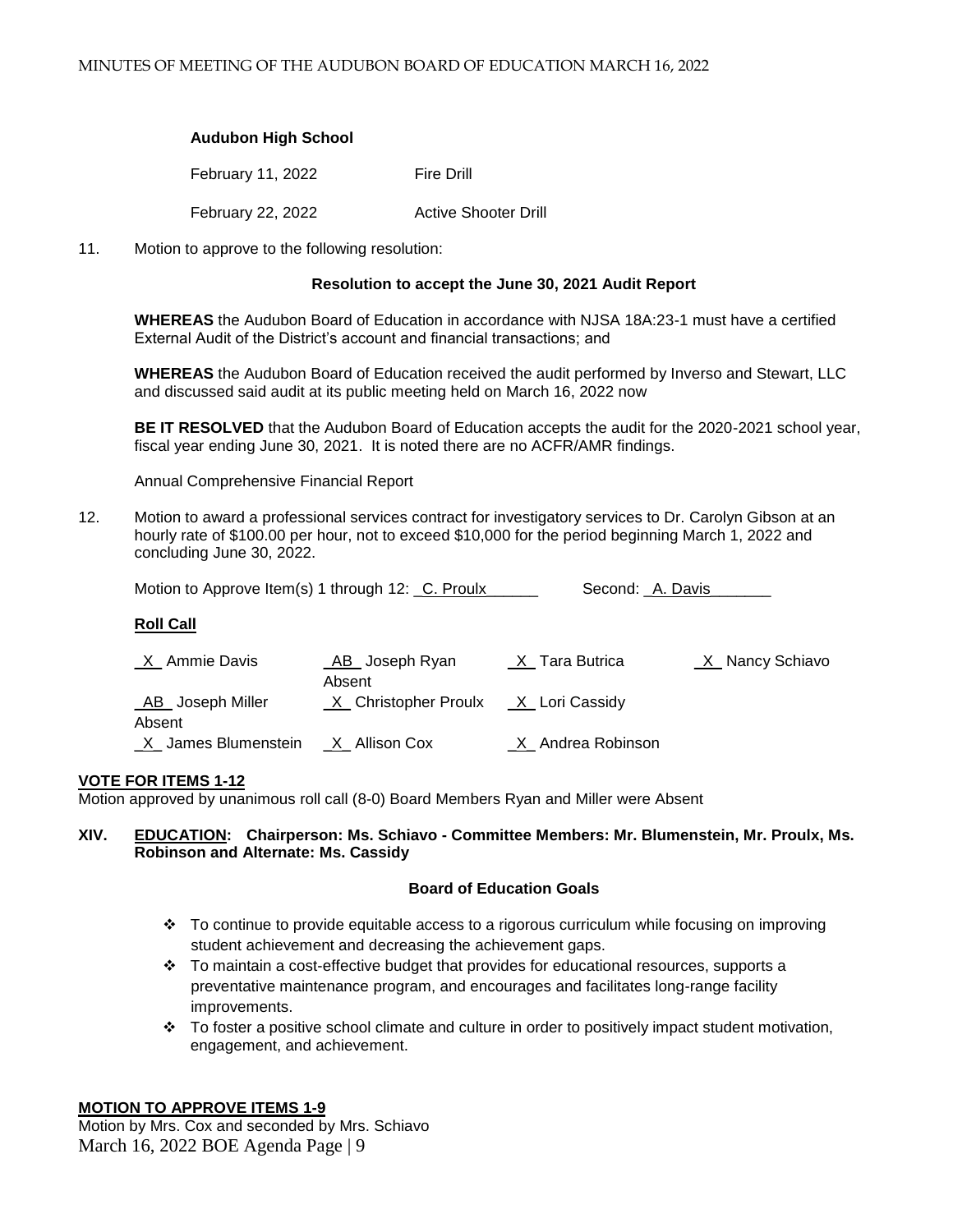| School      | <b>Incident Report Number</b> | <b>Board Determination</b> |
|-------------|-------------------------------|----------------------------|
| <b>AHS</b>  | 8098                          | Not HIB                    |
| <b>AHS</b>  | 8099                          | <b>HIB</b>                 |
| <b>AHS</b>  | 8119                          | Not HIB                    |
| <b>AHS</b>  | 8120                          | Not HIB                    |
| <b>AHS</b>  | 8121                          | <b>HIB</b>                 |
| <b>AHS</b>  | 8143                          | <b>HIB</b>                 |
| <b>AHS</b>  | 8150                          | Not HIB                    |
| <b>MAS</b>  | 8114                          | Not HIB                    |
| <b>MAS</b>  | 8161                          | <b>HIB</b>                 |
| <b>MAS</b>  | 8162                          | Not HIB                    |
| <b>HAS</b>  | N/A                           | N/A                        |
| <b>APPS</b> | N/A                           | N/A                        |
|             |                               |                            |

1. Motion to approve the issuance of written decisions affirming, rejecting, or modifying the Superintendent's determination in regard to incident(s) reported at the February 16, 2022 meeting of the Board of Education.

# 2. + Student Statistics March 1, 2022

| Date     | Audubon<br>Preschool | <b>Haviland Avenue</b> | <b>Mansion Avenue</b> | Audubon Jr./Sr.<br>HS | Out of District | Total |
|----------|----------------------|------------------------|-----------------------|-----------------------|-----------------|-------|
| 3/1/2022 | 27                   | 246                    | 363                   | 780                   | 20              | 1436  |
| 2/1/2022 | 27                   | 246                    | 361                   | 777                   | 20              | 1,431 |
| 3/1/2021 | N/A                  | 248                    | 369                   | 808                   | 21              | 1,446 |

# 3. **Approval of Attendance at Conferences and Workshops for the 2021-2022 School Year**

 **WHEREAS**, certain **Audubon Public School District employees** have requested authorization to attend the conference(s)/Workshop(s) listed below, and

**WHEREAS**, the attendance of each employee at the specified conference/workshop is educationally necessary, fiscally prudent and 1) directly related to and within the scope of the employee's current responsibilities and the **District's Professional Learning Plan**, and 2) critical to the instructional needs of the District or furthers the efficient operation of the District;

**NOW, THEREFORE BE IT RESOLVED**, that the **Audubon Board of Education** authorizes the attendance of the employees at the specified conferences/workshops listed below, and be it

**FURTHER RESOLVED**, that the **Board** hereby determines that the estimated expenses related to the authorized travel listed below are justified and

**THEREFORE**, authorizes payment of any registration fees and statutorily authorized travel expenditures to the designated employees, not to exceed District budgetary limitations and to be in accordance with the provisions of *N.J.S.A. 18A:11-12*, the District's travel policy and procedures, State travel payment guidelines established by the Department of Treasury in NJOMB circular letter 08-13-OMB, and with the guidelines established by the federal Office of Management and Budget:

| Participant | Conference Title & Location                    | Date(s)            | Cost                       |
|-------------|------------------------------------------------|--------------------|----------------------------|
| Kate Wilson | <b>Shakespeare Teacher Festival</b><br>Virtual | $3/7/22 - 3/14/22$ | Conference Cost<br>\$50.00 |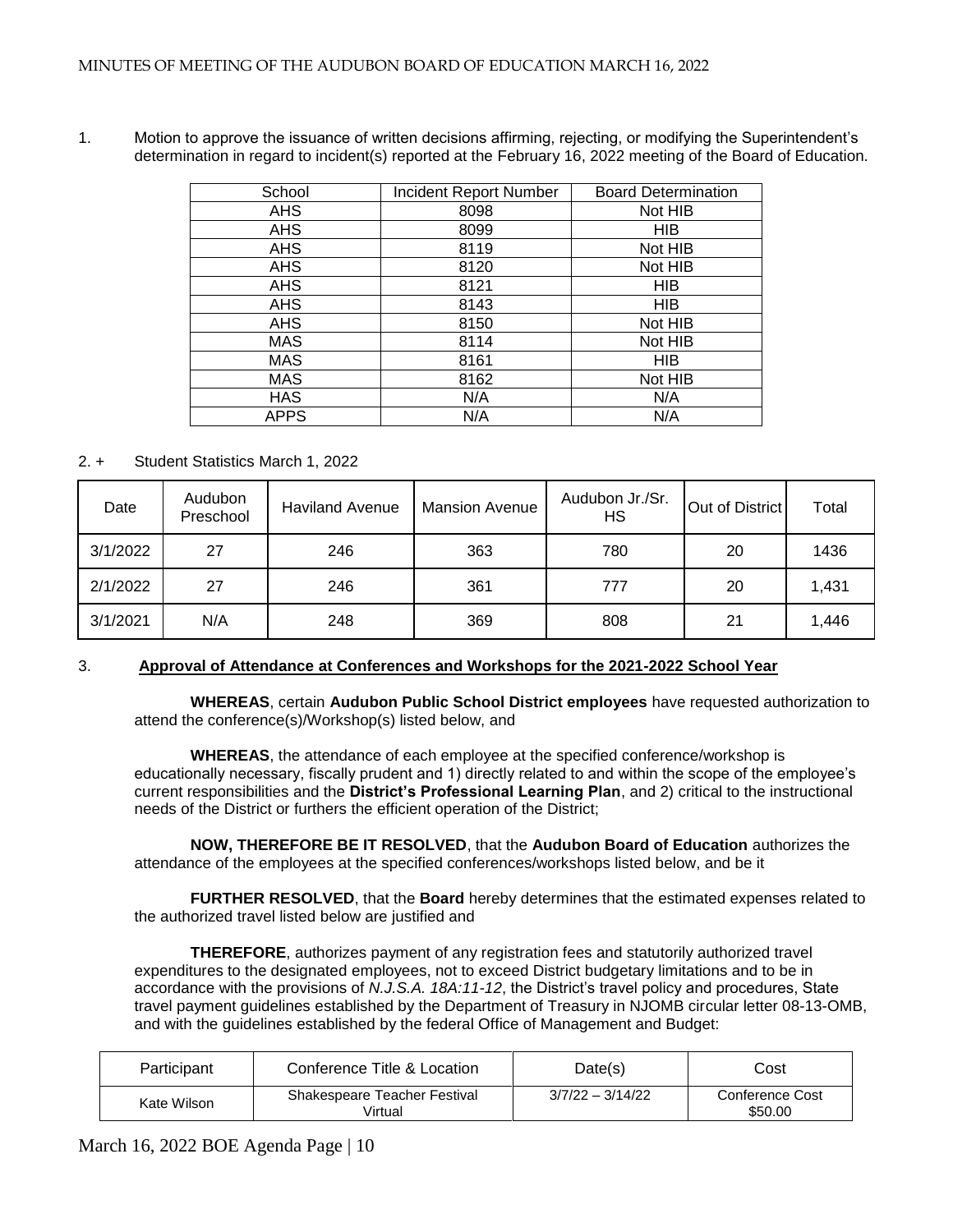| Catherine Gidjunis      | Shakespeare Teacher Festival<br>Virtual             | $3/7/22 - 3/14/22$  | <b>Conference Cost</b><br>\$50.00     |
|-------------------------|-----------------------------------------------------|---------------------|---------------------------------------|
| Melissa Cecchini        | Shakespeare Teacher Festival<br>Virtual             | $3/7/22 - 3/14/22$  | Conference Cost<br>\$50.00            |
| Ryan Latini             | Shakespeare Teacher Festival<br>Virtual             | $3/7/22 - 3/14/22$  | Conference Cost<br>\$50.00            |
| <b>Cherrie McNellis</b> | Teaching Youth About Justice & Equity<br>Virtual    | 3/7/22              | Conference Cost<br>\$15.00            |
| Maria McCutcheon        | Teaching Youth About Justice & Equity<br>Virtual    | 3/7/22              | <b>Conference Cost</b><br>\$15.00     |
| Stephanie Berenato      | Foundations of Inclusive Education<br>Blackwood, NJ | 3/21/22             | Conference Cost<br>\$149.00<br>Travel |
| <b>Theresa Salamone</b> | Foundations of Inclusive Education<br>Blackwood, NJ |                     | Conference Cost<br>\$149.00<br>Travel |
| <b>Bianca Saunders</b>  | <b>FUNdations Level 3 Workshop</b><br>Virtual       | 3/24/22             | Conference Cost<br>\$289.00           |
| Shannon Horan           | <b>FUNdations Level 3 Workshop</b><br>Virtual       | 3/24/22             | Conference Cost<br>\$289.00           |
| <b>Bridget Bialecki</b> | Wilson Reading System<br>Virtual                    | $5/23/22 - 5/25/22$ | <b>Conference Cost</b><br>\$625.00    |
| <b>Theresa Salamone</b> | Research-Based Effective Teaching                   | 3/25/22             | Conference Cost<br>\$149.00           |
| Maddy Meehan            | Research-Based Effective Teaching                   | 3/25/22             | Conference Cost<br>\$149.00           |

# 4. + Motion to approve the following use of facilities requests:

| School     | Location             | Activity                                         | Start/End Date(s) | Time(s)               | Contact                     |
|------------|----------------------|--------------------------------------------------|-------------------|-----------------------|-----------------------------|
| <b>AHS</b> | Main Gym             | 6 <sup>th</sup> Grade<br>Funtacular              | 4/29/22           | $6:30$ PM $-9:00$ PM  | Melissa<br><b>McCloskey</b> |
| <b>AHS</b> | <b>Auxiliary Gym</b> | 7 <sup>th</sup> & 8 <sup>th</sup> Grade<br>Dance | 4/8/22            | $5:30$ PM $-10:00$ PM | Alvina<br>LaCasse           |

5. + Motion to approve the following field trip requests for the 2021-2022 school year:

| School     | Destination of<br>Trip/<br>Staff in charge                                      | Date    | Time(s)                                | Chaperones &<br><b>Students</b> | Purpose of Trip                                                     | <b>Bus Cost</b> |
|------------|---------------------------------------------------------------------------------|---------|----------------------------------------|---------------------------------|---------------------------------------------------------------------|-----------------|
| AHS        | <b>Haviland Avenue</b><br>School and<br>Preschool<br>L. Drinkhouse/E.<br>Willis | 4/6/22  | Depart: 8:45 am<br>Return: 11:15<br>pm | 8 chaperones,<br>43 students    | Interact students to<br>host spring event for<br>preschool students | No Cost         |
| <b>HAS</b> | Philadelphia Zoo                                                                | 5/24/22 | Depart: 9:15 am                        | 29 chaperones                   | Learn about animals,                                                | \$315.00        |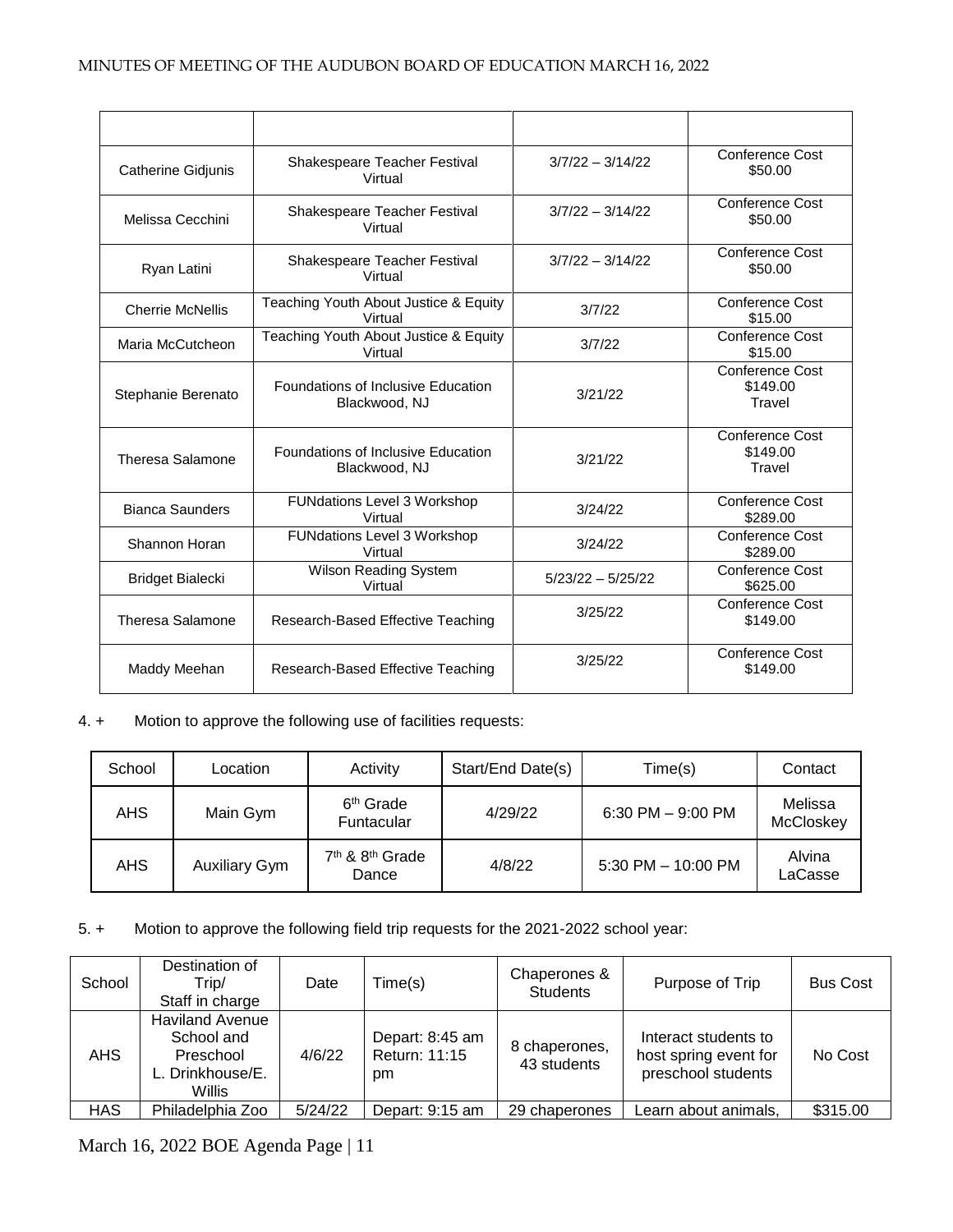## MINUTES OF MEETING OF THE AUDUBON BOARD OF EDUCATION MARCH 16, 2022

|            | K. Monteleone                     |         | Return: 2:00 pm                    | & parents, 80<br>students     | characteristics and<br>habitat; aide in their<br>animal report writing           |                                                                  |
|------------|-----------------------------------|---------|------------------------------------|-------------------------------|----------------------------------------------------------------------------------|------------------------------------------------------------------|
| <b>AHS</b> | <b>Hershey Park</b><br>A. Bulskis | 5/26/22 | Depart: 8:15 am<br>Return: 8:30 pm | 8 chaperones,<br>100 students | Sophomore Class<br>Trip                                                          | <b>Bus Cost</b><br>\$1,396.19<br><b>Total Cost</b><br>\$4,796.19 |
| <b>AHS</b> | Mothers Matter.<br>Willis         | 4/13/22 | Depart: 9:10 am<br>Return: 2:30 pm | 2 chaperones,<br>15 students  | Service - helping<br>organize, sort and<br>create baskets for<br>mothers in need | No Cost                                                          |

- 6. Motion to approve student #11126 to utilize ARK Educational Services to meet the requirement of Health II Safety Education at the recommendation of the Superintendent of Schools.
- 7. Motion to approve the Affirmative Action Team to conduct the Needs Assessment and develop a Comprehensive Equity Plan for 2022-2025.
- 8. Motion to approve the following out of district DCP&P placements for the 2021-2022 school year at the recommendation of the Superintendent of Schools:

| DCP&P<br>ID# | Placement                     | Tuition   | ESY | Extraordinary<br>Services \$ |
|--------------|-------------------------------|-----------|-----|------------------------------|
| 1348530      | Willingboro Public<br>Schools | 16.923.00 |     | ۰                            |

9. Motion to approve homebound instruction for the following student(s):

| <b>STUDENT ID#</b> | <b>DATE</b>                                                                    |
|--------------------|--------------------------------------------------------------------------------|
| 02693              | Home instruction effective retroactive to January 18, 2022 – February 18, 2022 |
| 02713              | Home instruction effective retroactive to January 18, 2022 – March 14, 2022    |
| 01106              | Home instruction effective retroactive to February 3, 2022 – April 4, 2022     |
| 01087              | Home instruction effective retroactive to March 14, 2022 – April 14, 2022      |
| 01087              | Home instruction effective retroactive to February 13, 2022 – March 13, 2022   |

Motion to Approve Items 1 through 9: \_\_\_A. Cox\_\_\_\_\_\_\_\_\_ Second: \_\_\_N. Schiavo\_\_\_

# **Roll Call**

| _AB_ Joseph Ryan | X Tara Butrica                                  | _X_ Nancy Schiavo                       |
|------------------|-------------------------------------------------|-----------------------------------------|
|                  |                                                 |                                         |
|                  | X Andrea Robinson                               |                                         |
|                  | Absent<br>$X$ James Blumenstein $X$ Allison Cox | $X$ Christopher Proulx $X$ Lori Cassidy |

# **VOTE FOR ITEMS 1-9**

Motion approved by unanimous roll call (8-0) Members Ryan and Miller were absent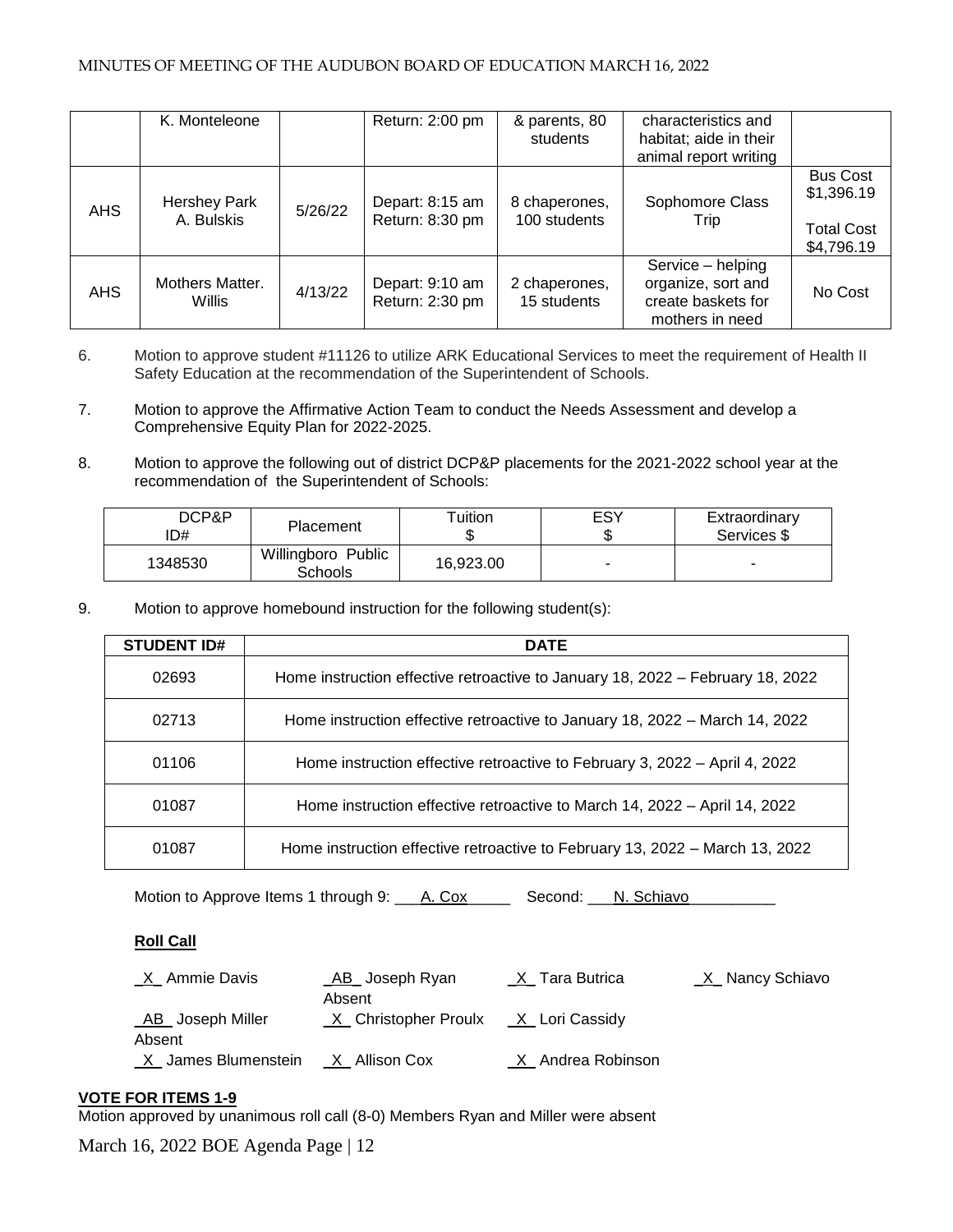## **XV. HUMAN RESOURCES: Chairperson: Mrs. Davis, Committee Members: Ms. Cassidy, Ms. Cox, and Mrs. Schiavo, Alternate: Ms. Butrica**

# **Board of Education Goals**

- To continue to provide equitable access to a rigorous curriculum while focusing on improving student achievement and decreasing the achievement gaps.
- $\div$  To maintain a cost-effective budget that provides for educational resources, supports a preventative maintenance program, and encourages and facilitates long-range facility improvements.
- $\cdot \cdot$  To foster a positive school climate and culture in order to positively impact student motivation, engagement, and achievement.

## **MOTION TO APPROVE ITEMS 1-28**

Motion by Mrs. Cox and seconded by Mrs. Butrica

- 1. Motion to approve the Teacher of World Language agreement for Valeria Henkel at the Audubon Jr. /Sr. High School, effective March 17, 2022 for the 2021-2022 school year in accordance with the negotiated 2021-2024 contract between the Audubon Board of Education and the Audubon Education Association at Step 2, BA + 30, Final approval is pending the completion of all Audubon Board of Education and New Jersey Department of Education requirements at the recommendation of the Superintendent of Schools.
- 2. + Motion to rescind the following long term substitute cafeteria aide agreement for Sharda Johnson, at Mansion Avenue School, retroactively effective February 9, 2022 at the recommendation of the Superintendent of Schools.
- 3. + Motion to approve the part-time Special Education Aide agreement for Linda Ayala, at the Haviland Avenue School, effective retroactively to February 28, 2022 for the 2021-2022 school year in accordance with the 2021-2024 negotiated contract between the Audubon Board of Education and the Audubon Education Association at Step 5, 60 credits, \$15.87 per hour, FTE 0.87, 29.5 hours per week, pending the completion of all Audubon Board of Education and New Jersey Department of Education requirements, at the recommendation of the Superintendent of Schools.
- 4. Motion to approve the Long Term Substitute Teacher of Art agreement for Nadia Koltsoon at the Audubon Jr. /Sr. High School, effective retroactively to March 10, 2022 through May 9, 2022, in accordance with the negotiated 2021-2024 contract between the Audubon Board of Education and the Audubon Education Association at \$260.00 per diem, no benefits; time worked does not count towards the acquisition of tenure. Final approval is pending the completion of all Audubon Board of Education and New Jersey Department of Education requirements at the recommendation of the Superintendent of Schools.
- 5. + Motion to approve the long term substitute, part-time General Aide agreement for Lindsey Urbano, at the Audubon Jr./Sr. High School effective retroactively to March 10, 2022 through June 1, 2022 for the 2021- 2022 school year in accordance with the 2021-2024 negotiated contract between the Audubon Board of Education and the Audubon Education Association at \$96.00 per day, FTE 0.87, 29.5 hours per week, pending the completion of all Audubon Board of Education and New Jersey Department of Education requirements, at the recommendation of the Superintendent of Schools.
- 6. Motion to approve Dylan DeNick as a Student Maintenance Assistant at the hourly rate of \$13.00 for 4.0 hours per day, 5 days per week, effective retroactive to March 11, 2022, with executed time sheets at the recommendation of the Superintendent of Schools:
- 7. + Motion to accept, with best wishes, the letter of resignation from Lois Tobey, Cafeteria Aide at Mansion Avenue School, effective retroactively to March 4, 2022.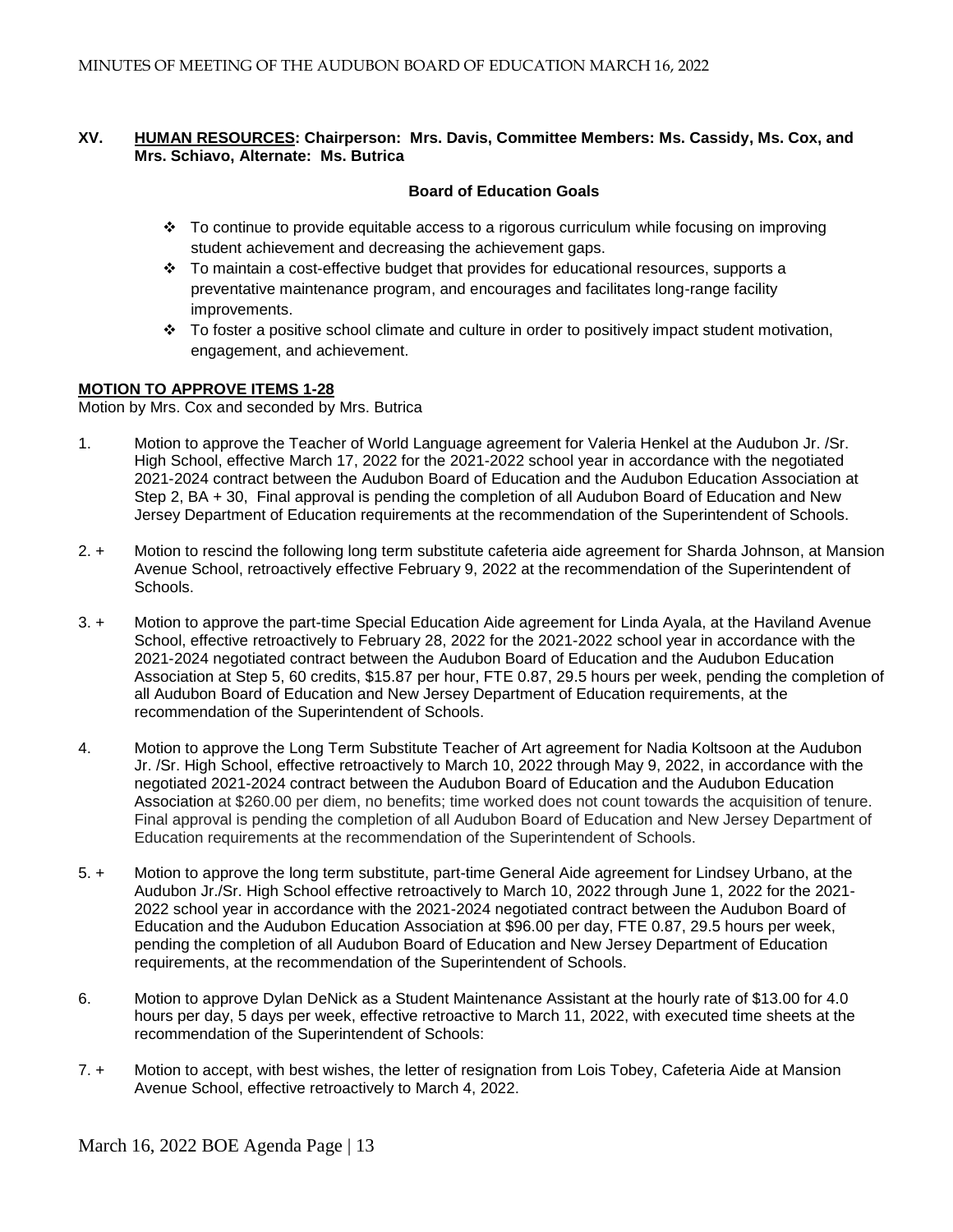#### MINUTES OF MEETING OF THE AUDUBON BOARD OF EDUCATION MARCH 16, 2022

8. + Motion to revise a request from employee #2070, to invoke a Family Leave of Absence, effective December 7, 2021 to April 29, 2022:

December 7, 2021 through April 29, 2022 Unpaid Leave (NJFLA)

9. Motion to approve a request from employee #1816, to invoke a Family Leave of Absence, effective September 1, 2022 to December 23, 2022:

September 1, 2022 through December 23, 2022 Unpaid Leave (NJFLA)

10. Motion to approve a request from employee #1395, to invoke a Family Leave of Absence, effective September 1, 2022 to December 23, 2022:

September 1, 2022 through December 23, 2022 Unpaid Leave (NJFLA)

- 11. + Motion to revise the long term substitute, part-time Instructional Aide agreement for Rachel Simonetti, at the Mansion Avenue School effective January 3, 2021 through April 29, 2022 for the 2021-2022 school year in accordance with the 2021-2024 negotiated contract between the Audubon Board of Education and the Audubon Education Association at \$96.00 per day, FTE 0.87, 29.5 hours per week, pending the completion of all Audubon Board of Education and New Jersey Department of Education requirements, at the recommendation of the Superintendent of Schools.
- 12. Motion to revise a request from employee #232, to invoke a Family Medical Leave of Absence, effective December 21, 2021 to April 6, 2022:

December 21, 2021 through April 6, 2022 Paid Leave December 21, 2021 through April 6, 2022 Federal FMLA

13. Motion to approve a request from employee #1125, to invoke a Family Medical Leave of Absence, effective February 28, 2022 to April 3, 2022:

| February 28, 2022 through April 3, 2022 | Paid Leave   |
|-----------------------------------------|--------------|
| February 28, 2022 through April 3, 2022 | Federal FMLA |

14. Motion to revise a request from employee #1974, to invoke the Family Medical Leave of Absence, effective February 25, 2022 to June 1, 2022:

> February 25, 2022 through June 1, 2022 Unpaid Leave February 25, 2022 through June 1, 2022 Federal FMLA

- 15. + Motion to authorize the Audubon Board of Education to create the position of Elementary Teacher (Preschool) Full-time (FTE 1.0) effective October 4, 2021 in accordance to the negotiated 2021-2024 contract between the Audubon Board of Education and the Audubon Education Association, at the recommendation of the Superintendent of Schools.
- 16.+ Motion to authorize the Audubon Board of Education to create the position of Elementary Teacher (Preschool) Full-time (FTE 1.0) effective December 6, 2021 in accordance to the negotiated 2021-2024 contract between the Audubon Board of Education and the Audubon Education Association, at the recommendation of the Superintendent of Schools.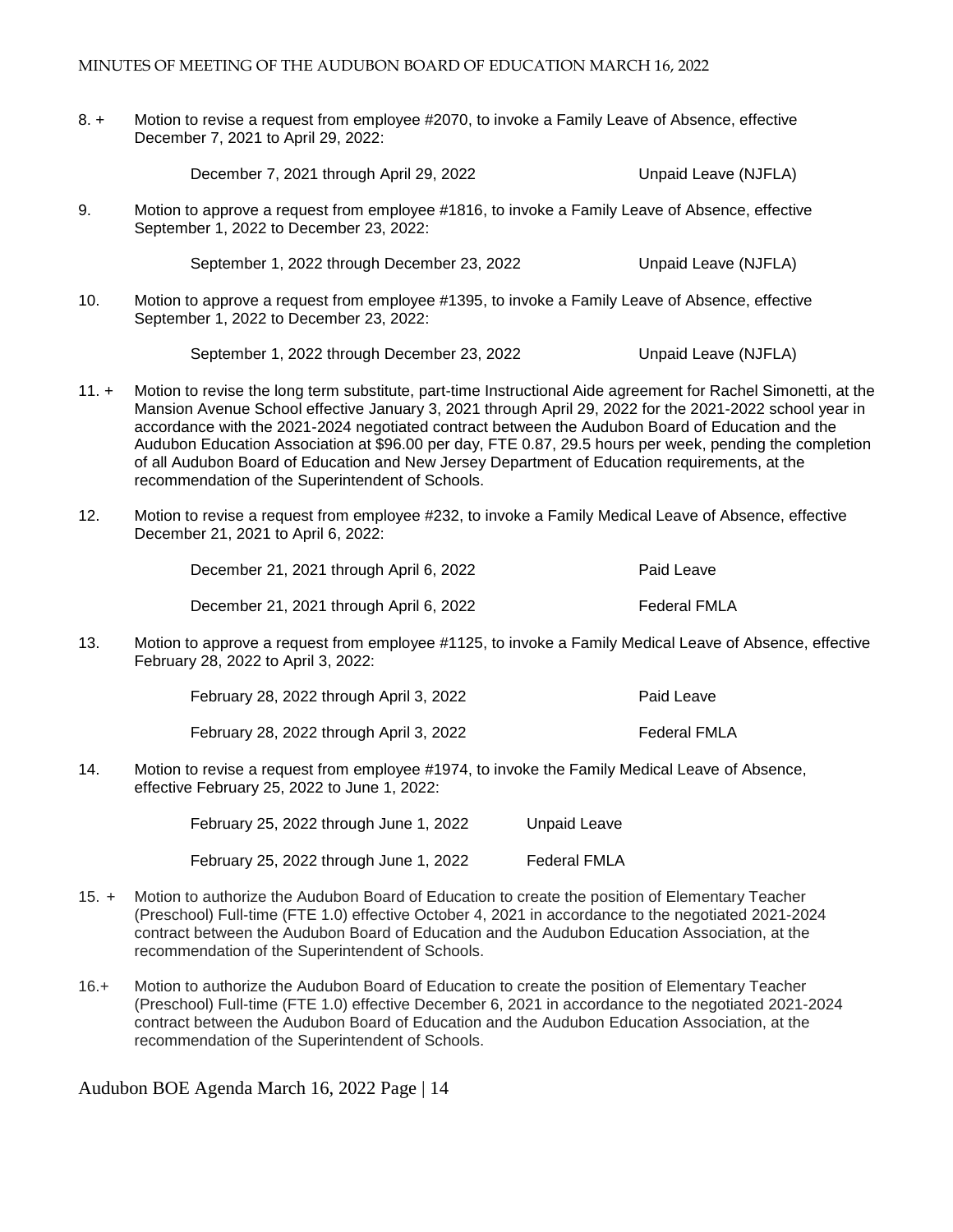- 17. + Motion to authorize the Audubon Board of Education to create the position of Elementary Teacher (Preschool) Full-time (FTE 1.0) effective September 1, 2022 for the 2022-2023 school year in accordance to the negotiated 2021-2024 contract between the Audubon Board of Education and the Audubon Education Association, at the recommendation of the Superintendent of Schools.
- 18. + Motion to authorize the Audubon Board of Education to create the position of Master Teacher: Primary education (PK-3) Full-time (FTE 1.0) effective March 7, 2022 in accordance to the negotiated 2021-2024 contract between the Audubon Board of Education and the Audubon Education Association, at the recommendation of the Superintendent of Schools.
- 19. + Motion to authorize the Audubon Board of Education to create the position of Paraprofessional-Instructional aide (Preschool) Part-time (FTE 0.87) effective December 9, 2021 in accordance to the negotiated 2021-2024 contract between the Audubon Board of Education and the Audubon Education Association, at the recommendation of the Superintendent of Schools.
- 20. + Motion to authorize the Audubon Board of Education to create the position of Paraprofessional-Instructional aide (Preschool) Part-time (FTE 0.87) effective February 15, 2022 in accordance to the negotiated 2021-2024 contract between the Audubon Board of Education and the Audubon Education Association, at the recommendation of the Superintendent of Schools.
- 21. Motion to authorize the Audubon Board of Education to create the position of Paraprofessional Instructional Aide (Preschool) Part-time (FTE 0.87) effective September 1, 2022 for the 2022-2023 school year in accordance to the negotiated 2021-2024 contract between the Audubon Board of Education and the Audubon Education Association, at the recommendation of the Superintendent of Schools.
- 22. Motion to authorize the Audubon Board of Education to create four (4) Paraprofessional Hallway/Bathroom Monitor positions at the Audubon Junior-Senior High School Part-time (FTE 0.87) effective March 17, 2022 in accordance to the negotiated 2021-2024 contract between the Audubon Board of Education and the Audubon Education Association, at the recommendation of the Superintendent of Schools.
- 23. + Motion to authorize the Audubon Board of Education to create two (2) Cafeteria Aide positions (1 at Haviland and 1 at Mansion) effective March 17, 2022, at the recommendation of the Superintendent of Schools.
- 24. Motion to approve the following as district substitute teachers, secretaries, and custodians for the 2021- 2022 school year, on an emergent basis, pending completion of all district and state requirements, at the recommendation of the Superintendent of Schools.

| Sherri Pfeffer - Substitute Nurse  | Taylor Ursino - Substitute Teacher   |
|------------------------------------|--------------------------------------|
| Sara Henry - Substitute Teacher    | Wayne Koehl - Substitute Teacher     |
| Kayla Primm - Substitute Teacher   | Frank Sannelli - Substitute Teacher  |
| James Winters - Substitute Teacher | Jennifer Jordan - Substitute Teacher |
| Donna Coakley - Substitute Nurse   | Lauren Fehr - Substitute Teacher     |

25. Motion to approve the following student from Camden County College for a field observation experience for the Spring 2022 semester:

| <b>Student</b> | <b>Grade/Subject</b>                                   | <b>Dates</b> | <b>Cooperating Teacher</b> |
|----------------|--------------------------------------------------------|--------------|----------------------------|
|                | Jennifer Ortiz   Haviland Avenue School   Spring, 2022 |              | Kim Brach                  |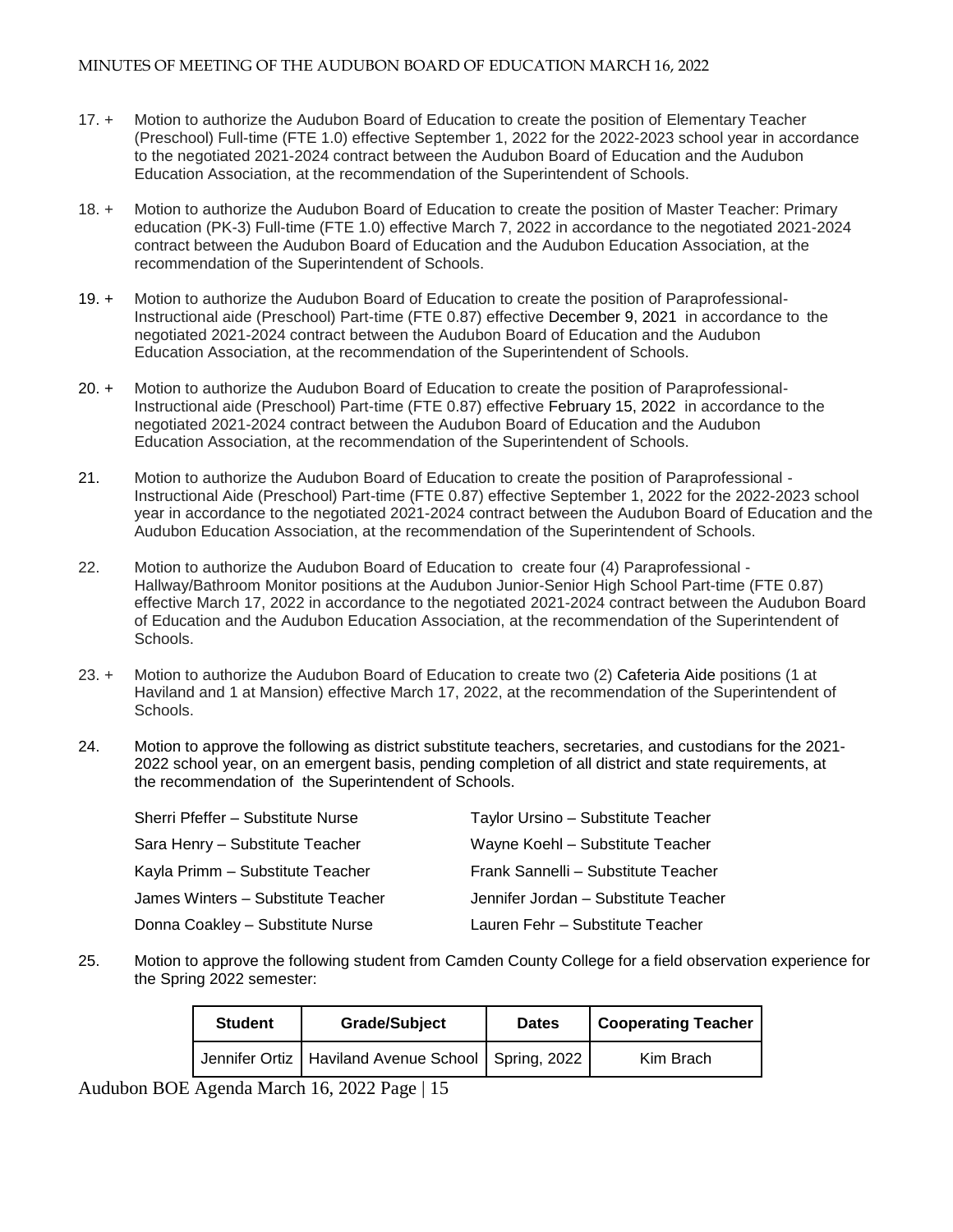### MINUTES OF MEETING OF THE AUDUBON BOARD OF EDUCATION MARCH 16, 2022

26. Motion to approve the following student(s) from Rutgers University for a Field Placement experience for the 2022-23 school year:

| Daniel<br>Engwall | Haviland<br>Avenue<br>School<br>Grade 1 | September 6 through December 16, 2022:<br>175 hours of teaching/observation; schedule by student and<br>cooperating teacher, AND $\cdot$ January 2 – April 21, 2023: Full-time<br>placement in the same assigned classroom. | Joanne<br><b>McCarty</b> |
|-------------------|-----------------------------------------|-----------------------------------------------------------------------------------------------------------------------------------------------------------------------------------------------------------------------------|--------------------------|
|-------------------|-----------------------------------------|-----------------------------------------------------------------------------------------------------------------------------------------------------------------------------------------------------------------------------|--------------------------|

27. Motion to rescind the following 2021-2022 Fall Athletic Department/Coaching Staff position.

| Name         | Sport/Activity         | Position       | Contractual<br>Rate |
|--------------|------------------------|----------------|---------------------|
| Chris Harris | <b>Weight Training</b> | Spring Coach   | \$2,438.50          |
| Rvan Boland  | Baseball               | Freshman Coach | \$2,537.20          |
| Dan Carter   | Softball               | Freshman Coach | \$2,544.00          |

28. Motion to approve the following paid spring coaching positions for the 2021-2022 school year based on the negotiated agreement between the Audubon Education Association and the Audubon Board of Education, pending the completion of all Audubon Board of Education and New Jersey Department of Education requirements, at the recommendation of the Superintendent of Schools.

As a result of the health-related closures due to COVID-19, payments and stipends may be impacted by cancellation of events, school closures, hybrid schedules, etc. The following stipends will be compensated as follows for the 2021-2022 school year:

| Cancelation of Season/Event                                                                             |         |  |
|---------------------------------------------------------------------------------------------------------|---------|--|
| When notified;<br>one week or more prior to the start of the season or<br>three days prior to the event | $0.0\%$ |  |
| School Closure & Hybrid Schedules                                                                       |         |  |
| Greater Than 50% of Season or Event Occurred                                                            | 100.0%  |  |
| Greater Than or Equal to 25% and<br>Less Than or Equal to 50%                                           | 50.0%   |  |
| Greater than 7 practices and Less Than 25%                                                              | 25.0%   |  |

Athletic Season = First official practice to sectional start or school closure

Extracurricular Season = First official practice to culminating event or school closure

| <b>NAME</b>  | <b>POSITION</b>               | <b>AMOUNT</b> |
|--------------|-------------------------------|---------------|
| *Ryan Boland | <b>Baseball Asst. Varsity</b> | \$2,537.20    |
| *Jim Baron   | <b>Baseball Freshman</b>      | \$2,537.20    |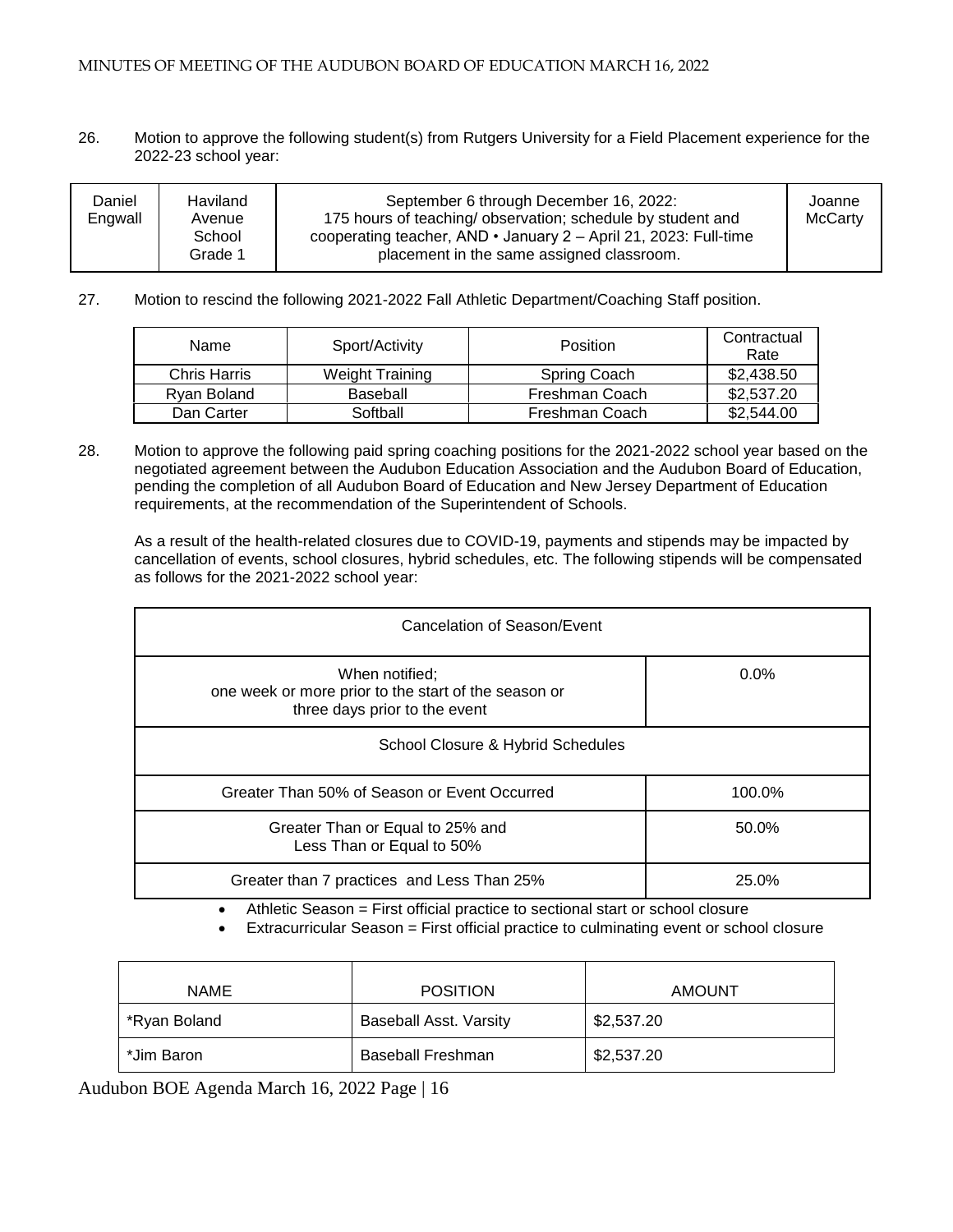| Chris Harris   | <b>Spring Weight Training</b> | \$1,463.10 (3/5 Stipend) |
|----------------|-------------------------------|--------------------------|
| Jena Imperiale | Softball Freshman             | \$2,544.00               |

**\***Ryan Boland, Tyler Inkster, Zachary Jakubowski, Ryan Knaul and Jim Barron will each receive 1/5 of the total of Varsity Assistant's + JV + Freshman stipends.

Motion to Approve Items 1 through 28: \_ A. Cox \_ \_ \_ \_ \_ Second: \_T. Butrica\_ \_ \_ \_ \_

# **Roll Call**

| X Ammie Davis                     | AB Joseph Ryan<br>Absent | X Tara Butrica    | X Nancy Schiavo |
|-----------------------------------|--------------------------|-------------------|-----------------|
| _AB_ Joseph Miller<br>Absent      | _X_ Christopher Proulx   | _X_ Lori Cassidy  |                 |
| X James Blumenstein X Allison Cox |                          | X Andrea Robinson |                 |

# **VOTE FOR ITEMS 1-28**

Motions approved by unanimous roll call (8-0) with the exception of Item #24 (7-0-1) Member Cox abstained and Members Ryan and Miller were absent. Also with the exception of Item #28 (7-1) Member Blumenstein voted No and Members Ryan and Miller were absent

# **XVI. REPORTS:**

**XVII**. HIB District Report

| <b>March 2022</b> | <b>BULLYING INCIDENTS REPORT</b> |         |              |
|-------------------|----------------------------------|---------|--------------|
| <b>SCHOOL</b>     | <b>Confirmed HIB</b>             | Non-HIB | <b>Total</b> |
| AHS #8204, #8310  |                                  |         |              |
| MAS #8230, #8249  |                                  |         |              |
| <b>HAS</b>        |                                  |         |              |
| <b>APPS</b>       |                                  |         |              |

# **XVIII**. Superintendent's Report :

Dr. Davis gave an explanation of an assignment regarding critical race theory.

Dr. Davis read a statement regarding cultural responsive education.

Mrs. Roncace thanked the Board on their comments regarding the Audit Report 2021. She also thanked Michele Marchiano, Debbie Horan and Christina Flynn for all their hard work and support to make the Business office run efficiently.

Mrs. Roncace also addressed concerns that were raised at the February ABOE meeting in regards to Lunch.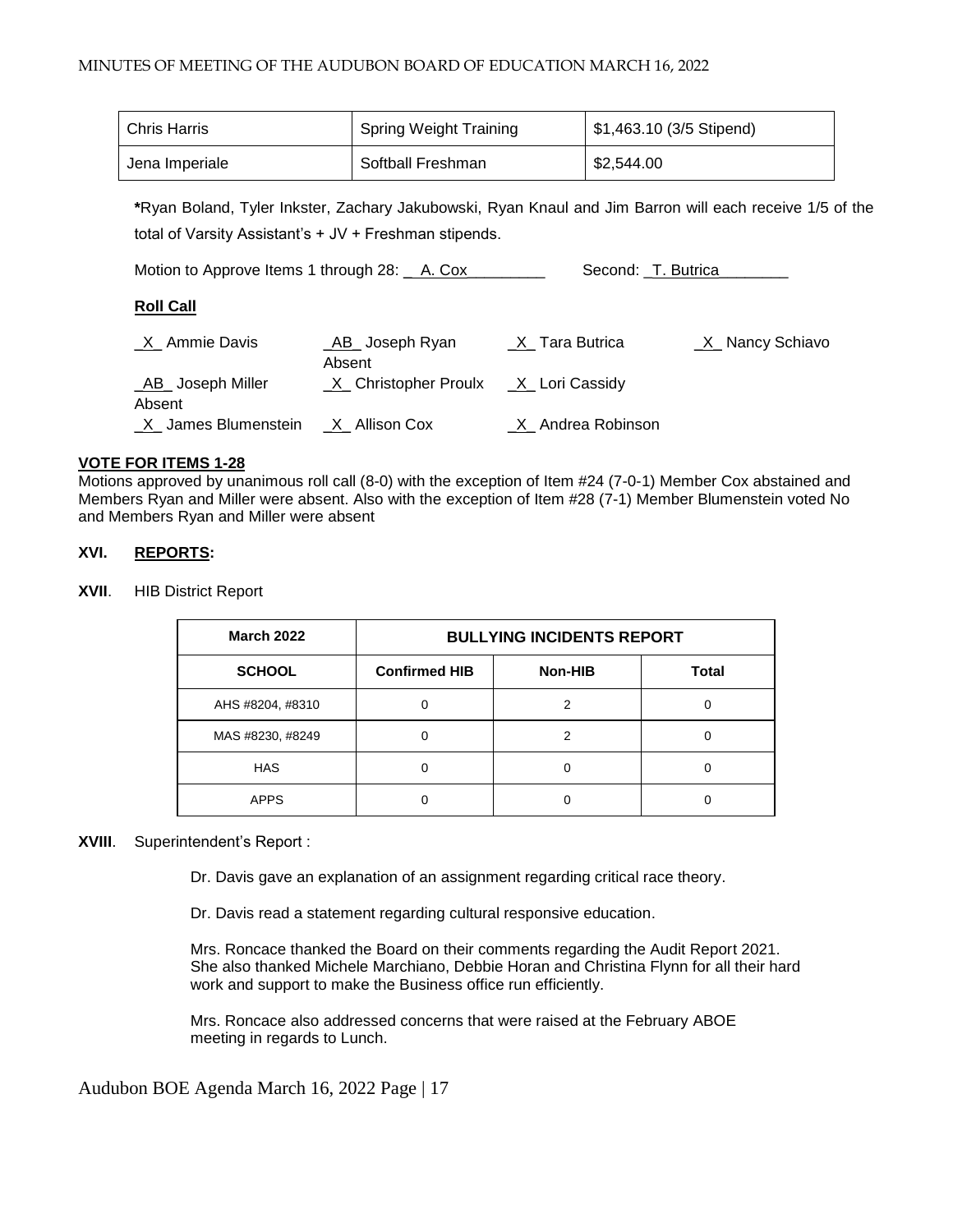#### **XIX.** Special Program Representatives:

- A. CCESC Rep. Rotation: **Joseph Miller**
- B. CCSBA Rep. Rotation: **Ammie Davis**
- **XX.** Board Member Comments:

Board Member Cassidy stated that three teachers were awarded grants through the Audubon Education Foundation (AEF).

Board Member Proulx stated that he attended the Audubon Borough green team meeting where the Borough discussed a possible shared procurement for solar panels. In addition, the Borough will be holding a paper shredding event (date TBD).

Board Member Davis attended the SEPAC meeting and there will be a walk of acceptance on May 21, 2022.

President Blumenstein attended the Audubon Fathers Association.

Board Member Davis commended all the students and staff involved in the AHS Musical - The Adams Family.

**XXI. Public Participation:** (Open Discussion):

The Audubon Education Association (AEA) Executive Board comprised of Eric Miller, Steven Ireland, Dawn Ewing and Dawn Bentley read a statement publicly regarding the union vote of no confidence in the Superintendent of Schools. (Statement was not provided to Board Secretary for attachment)

The Board of Education recognizes the value of public comment on educational issues and the importance of allowing members of the public to express themselves on school matters of community interest.

In order to permit the fair and orderly expression of such comment, the Board has set aside two portions of this Board meeting for public comment on any school or school district issue that a member of the public feels may be of interest to the residents of the school district.

For the first portion, public comments are invited on matters pertaining only to the agenda for tonight's meeting. For the second portion, public comments are invited on all matters pertaining to the school district.

Participants should announce their name, address, and any group they may represent, if applicable. The Board reserves the right to limit public discussion. Public discussion of a topic will be limited to fifteen (15) minutes, and individual speakers will be limited to three (3) minutes. No participant may speak more than once on the same topic until all others who wish to speak on that topic have been heard. Reference bylaws #0167 of the Audubon Public Schools Board of Education Policy Manual.

The Board uses the public comment period as an opportunity to listen to citizen. Not all issues brought to a Board meeting will be resolved at that particular meeting. Complaints stated or actions requested by the public may be taken under advisement by the Board for investigation, discussion, actions, or disposition at a later date or time. The public comments sessions are an opportunity for citizens to share their opinions and remarks with the Board; it is not a question and answer session. The Board may or may not respond to public comments at the time they are made and is under no obligation to do so.

The Board does not endorse public comments nor will the Board be held liable for comments made by members of the public. Any individuals who may be the subject of public comments, including district employees, shall retain all rights against defamation and slander according to the laws of New Jersey.